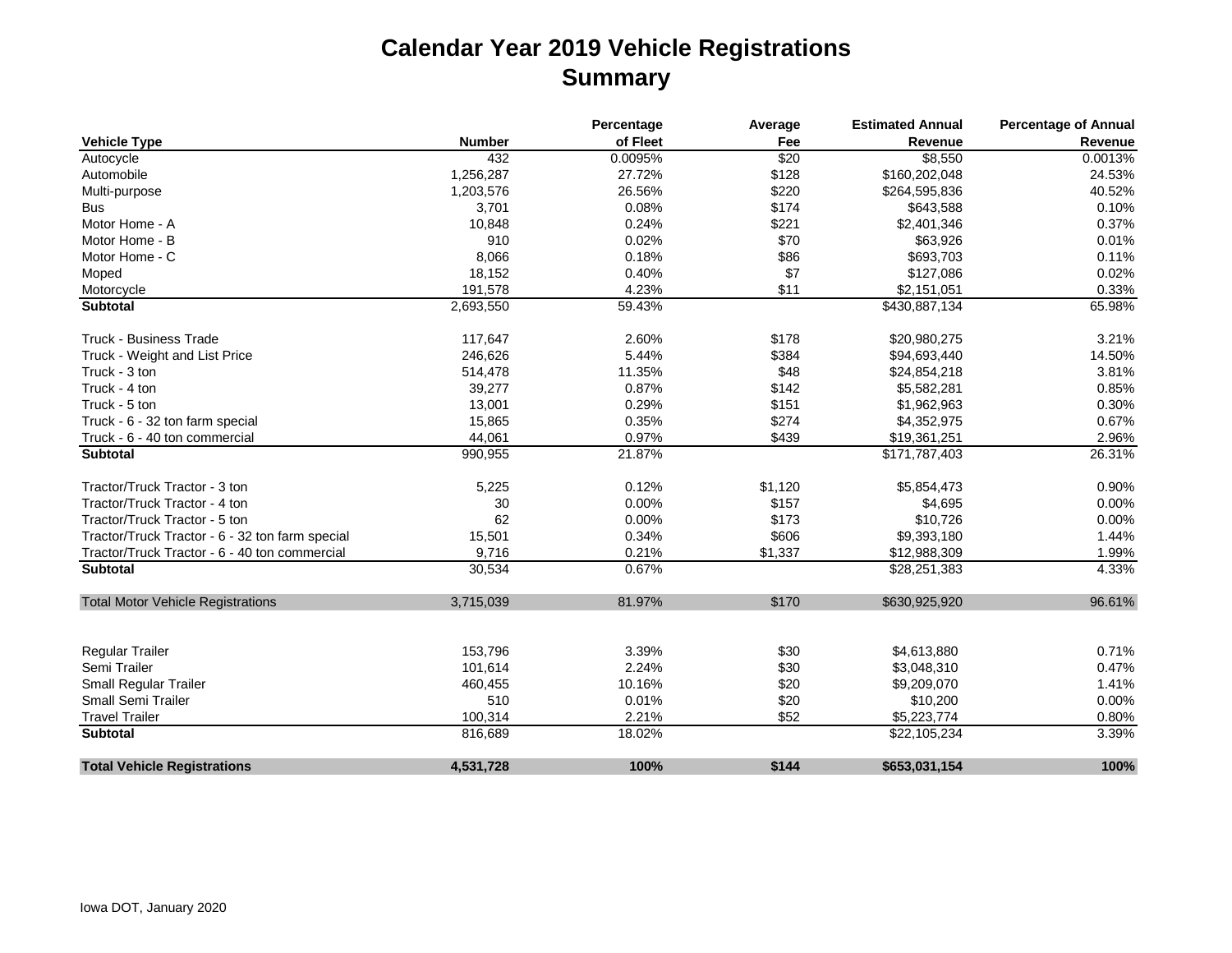## **Calendar Year 2019 Vehicle Registrations County-by-county**

| Motor Home Motor Home Motor Home<br>Regular<br>Regular<br><b>Truck</b><br><b>Travel</b><br>Autocycle Automobile<br><b>Bus</b><br><b>Moped</b><br>в<br>C<br>Trailer<br>Semi Trailer<br><b>Trailer</b><br><b>Tractor</b><br><b>Truck</b><br>Trade<br>List<br><b>Grand Total</b><br>County<br><b>Motorcycle</b><br>purpose<br><b>Trailer</b><br><b>Trailer</b><br>2,944<br>865<br>2,967<br>831<br>14,394<br>Adair<br>$\overline{4}$<br>13<br>40<br>27<br>22<br>521<br>2,828<br>752<br>1,423<br>3<br>220<br>365<br>565<br>$\overline{4}$<br>Adams<br>1,461<br>5<br>62<br>29<br>16<br>348<br>1,556<br>561<br>408<br>802<br>141<br>265<br>1,762<br>311<br>319<br>8,047<br>$\mathbf{1}$<br>40<br>52<br>958<br>25,470<br>Allamakee<br>$\mathbf{1}$<br>5,388<br>10<br>72<br>2<br>5,959<br>928<br>943<br>3,612<br>3<br>153<br>595<br>4,658<br>968<br>1,128<br>42<br>20,935<br>5<br>4,996<br>23<br>46<br>59<br>6<br>792<br>4,562<br>857<br>584<br>2,508<br>$\overline{\mathbf{4}}$<br>98<br>553<br>4,320<br>500<br>980<br>Appanoose<br>22<br>744<br>526<br>11,233<br>12<br>27<br>16<br>482<br>2,280<br>551<br>1,232<br>3<br>274<br>296<br>2,020<br>625<br>Audubon<br>$\overline{1}$<br>2.121<br>$\overline{1}$<br>129<br>$\overline{7}$<br>86<br>1,997<br>1,300<br>6,160<br>1,314<br>2,298<br>45,664<br>$\overline{a}$<br>11,285<br>18<br>155<br>9,799<br>1,828<br>3<br>361<br>7,787<br>1,133<br>Benton<br>223<br>518<br>333<br>48<br>285<br>6.948<br>46,283<br>3.986<br>1,938<br>16,751<br>499<br>3.274<br>2.797<br>8.974<br>161,696<br><b>Black Hawk</b><br>16<br>49,879<br>8<br>18,936<br>33<br>291<br>149<br>93<br>2,075<br>10,081<br>1.954<br>626<br>5.861<br>$\overline{2}$<br>262<br>1,279<br>972<br>2.614<br>44,082<br>3<br>11,122<br>$\overline{4}$<br>6,661<br>Boone<br>13<br>295<br>89<br>64<br>1.628<br>1.465<br>1,065<br>5,642<br>322<br>1.161<br>1,040<br>2,312<br>40.149<br>3<br>9.542<br>8<br>9.459<br>$\overline{2}$<br>6,039<br><b>Bremer</b><br>74<br>3<br>8,519<br>16<br>149<br>8<br>70<br>1,342<br>7,175<br>1,469<br>1,015<br>4,968<br>$\overline{2}$<br>351<br>1,006<br>5,776<br>812<br>1,883<br>34,638<br>Buchanan<br><b>Buena Vista</b><br>7,099<br>19<br>71<br>65<br>9<br>31<br>1,230<br>8,194<br>1,228<br>1,144<br>3,479<br>3<br>404<br>635<br>4,861<br>886<br>1,737<br>31,096<br>-1<br>5,740<br>19<br>112<br>57<br>52<br>1,337<br>5,833<br>1,256<br>790<br>4,287<br>351<br>889<br>5,027<br>766<br>1,298<br>27,819<br><b>Butler</b><br>3<br>$\overline{2}$<br>4,205<br>92<br>56<br>42<br>918<br>3,542<br>742<br>1,159<br>2,282<br>391<br>556<br>3,342<br>807<br>740<br>18,888<br>Calhoun<br>$\overline{2}$<br>8<br>$\overline{1}$<br>3<br>19<br>233<br>85<br>48<br>1,065<br>8,440<br>1,478<br>2,346<br>3,383<br>836<br>5,066<br>1,656<br>1,890<br>34,555<br>Carroll<br>7.398<br>$\overline{4}$<br>6<br>601<br>43<br>24,053<br>Cass<br>3<br>5,233<br>16<br>180<br>53<br>$\overline{4}$<br>1,126<br>5,305<br>932<br>1,301<br>2,514<br>8<br>284<br>604<br>4,344<br>994<br>1,109<br>65<br>33,562<br>Cedar<br>$\overline{2}$<br>8,046<br>15<br>182<br>84<br>11<br>1,488<br>7,097<br>1,628<br>1,342<br>4,170<br>3<br>310<br>869<br>5,441<br>882<br>1,927<br>64,621<br>Cerro Gordo<br>17,808<br>37<br>442<br>144<br>16<br>99<br>2,975<br>17,226<br>2,404<br>1,037<br>7,393<br>1,465<br>8,502<br>1,447<br>3,216<br>8<br>7<br>395<br>42<br>42<br>2.580<br>21,734<br>Cherokee<br>4,590<br>10<br>117<br>952<br>4,725<br>1,119<br>1,046<br>3<br>342<br>579<br>3,694<br>799<br>1,087<br>6<br>$\overline{\mathbf{1}}$<br>$\overline{7}$<br>33<br>3.254<br>627<br>1,000<br>1,005<br>24,920<br>Chickasaw<br>5,241<br>12<br>126<br>39<br>914<br>4,920<br>1,181<br>1,811<br>$\overline{2}$<br>384<br>4,359<br>5<br>33<br>32<br>678<br>93<br>334<br>777<br>15,784<br>Clarke<br>4.094<br>10<br>15<br>$\overline{2}$<br>524<br>3,467<br>592<br>1.656<br>$\overline{2}$<br>437<br>3.038<br>6<br>6.478<br>266<br>77<br>47<br>1.456<br>1.119<br>1,071<br>3.871<br>711<br>882<br>1,382<br>29,512<br>Clay<br>20<br>6<br>7,079<br>$\overline{7}$<br>399<br>4.635<br>62<br>32,489<br>Clayton<br>3<br>7,021<br>100<br>71<br>6<br>1,409<br>6,880<br>1,200<br>1,478<br>4,599<br>10<br>276<br>735<br>5,681<br>1,258<br>1,692<br>8<br>185<br>4,314<br>Clinton<br>10<br>19,250<br>25<br>336<br>8<br>121<br>3,254<br>17,633<br>2,028<br>1,715<br>8,599<br>11<br>404<br>1,719<br>10,526<br>1,063<br>71,201<br>27<br>1,533<br>Crawford<br>$\overline{2}$<br>6,131<br>16<br>124<br>46<br>3<br>980<br>6,502<br>1,136<br>1,478<br>2,664<br>$\overline{7}$<br>457<br>636<br>4,886<br>1,165<br>27,793<br>11<br>34,565<br>142<br>236<br>291<br>27<br>166<br>3,785<br>38,632<br>2,933<br>719<br>8,522<br>11<br>356<br>1,854<br>9,113<br>2,463<br>6,755<br>110,581<br>Dallas<br>2,832<br>10<br>51<br>41<br>3<br>28<br>460<br>2,717<br>685<br>713<br>1,589<br>89<br>427<br>3,089<br>484<br>616<br>13,839<br>Davis<br>$\mathbf{1}$<br>4<br>25<br>452<br>496<br>$\mathbf{R}$<br>383<br>431<br>12,845<br>Decatur<br>2,838<br>$\overline{7}$<br>24<br>33<br>$\overline{1}$<br>2,610<br>710<br>1,392<br>114<br>2,850<br>476<br>62<br>$\overline{a}$<br>15<br>74<br>$\overline{2}$<br>1,737<br>1,562<br>32,281<br>Delaware<br>7,401<br>121<br>1,396<br>7,022<br>1,010<br>3.904<br>$\Delta$<br>279<br>809<br>5,483<br>1,396<br>95<br>9<br>58<br>145<br>12<br>2,829<br>7,254<br>6<br>1,146<br>2,850<br>57,993<br>Des Moines<br>16,027<br>130<br>14,626<br>1,514<br>1,157<br>217<br>1,001<br>8,917<br>22<br>57<br>8<br>390<br>108<br>1,594<br>1,670<br>6,353<br>270<br>709<br>1,075<br>1,696<br>35,088<br>Dickinson<br>7,223<br>$\overline{7}$<br>8,659<br>607<br>8<br>4,632<br>59<br>325<br>8.718<br>9<br>37,060<br>410<br>245<br>24<br>194<br>5,150<br>4,433<br>1,245<br>11,389<br>q<br>2.438<br>13,281<br>2,897<br>126,870<br>38,984<br>Dubuque<br>2<br>18<br>129<br>35<br>34<br>823<br>3.769<br>677<br>711<br>2.213<br>246<br>458<br>2.990<br>478<br>790<br>17,097<br>Emmet<br>3.720<br>$\overline{\mathbf{4}}$<br>$\overline{2}$<br>23<br>162<br>79<br>9<br>60<br>1.392<br>7.404<br>1.446<br>1.105<br>4.137<br>3<br>317<br>926<br>5.916<br>1.016<br>1.565<br>33.703<br>8.141<br>Fayette<br>6.591<br>20<br>166<br>75<br>3<br>60<br>1.377<br>6.127<br>1.455<br>559<br>3.753<br>$\overline{2}$<br>293<br>823<br>4.672<br>645<br>1.156<br>27.781<br>Floyd<br>$\overline{a}$<br>29<br>79<br>47<br>29<br>811<br>18,538<br>Franklin<br>$\overline{2}$<br>3,776<br>4<br>737<br>4,121<br>992<br>2,204<br>3<br>337<br>549<br>3,298<br>699<br>821<br>40<br>18<br>825<br>385<br>1,859<br>177<br>376<br>2,593<br>469<br>856<br>13,972<br>Fremont<br>3,068<br>14<br>13<br>3<br>565<br>2,706<br>5<br>1<br>3,778<br>12<br>82<br>69<br>5<br>28<br>723<br>3,353<br>961<br>808<br>2,100<br>377<br>513<br>3,009<br>632<br>750<br>17,205<br>Greene<br>4<br>4,816<br>34<br>146<br>43<br>2<br>45<br>826<br>4,792<br>1,145<br>836<br>2,758<br>506<br>653<br>3,468<br>812<br>1,308<br>22,190<br>Grundy<br>$\overline{a}$<br>4,505<br>8<br>52<br>82<br>3<br>40<br>806<br>4,447<br>1,194<br>666<br>3,079<br>3<br>247<br>700<br>3,560<br>729<br>1,088<br>21,213<br>Guthrie<br>62<br>1,009<br>1,408<br>26,532<br>Hamilton<br>$\overline{7}$<br>6,237<br>14<br>140<br>61<br>3<br>1,059<br>5,910<br>889<br>3,354<br>345<br>828<br>4,294<br>911<br>-1<br>223<br>44<br>45<br>1,056<br>875<br>824<br>660<br>682<br>871<br>21,102<br>Hancock<br>$\mathbf{1}$<br>4,515<br>13<br>2<br>4,623<br>2,876<br>3<br>308<br>3,481<br>45<br>216<br>$Q_4$<br>1,171<br>1,499<br>3,524<br>893<br>1,407<br>1,553<br>30,297<br>$\overline{2}$<br>6.468<br>33<br>11<br>1,286<br>6,585<br>490<br>5,011<br>Hardin<br>9<br>73<br>27,675<br>6,459<br>10<br>60<br>$\overline{7}$<br>59<br>1,255<br>5,835<br>1,141<br>922<br>3,307<br>223<br>853<br>877<br>1,649<br>5<br>5<br>4,935<br>Harrison<br>78<br>1,444<br>30,317<br>29<br>125<br>55<br>1,407<br>995<br>700<br>3,509<br>143<br>738<br>5,483<br>665<br>$\overline{2}$<br>7.948<br>$\Delta$<br>6,987<br>5<br>Henry<br>3.826<br>96<br>42<br>39<br>743<br>4.181<br>916<br>816<br>2.132<br>241<br>507<br>3.354<br>727<br>634<br>18,270<br>Howard<br>6<br>5<br>$\overline{4}$<br>3.647<br>11<br>109<br>42<br>41<br>1.061<br>3.910<br>865<br>819<br>2.367<br>275<br>492<br>3.011<br>785<br>842<br>18.282<br>Humboldt<br>$\Delta$<br>$\mathbf{1}$<br>936<br>876<br>Ida<br>2,600<br>$\overline{7}$<br>64<br>24<br>-9<br>534<br>2,739<br>663<br>1,563<br>$\overline{2}$<br>269<br>391<br>2,428<br>525<br>13,631<br>1<br>173<br>82<br>60<br>1,224<br>819<br>275<br>732<br>1,527<br>29,251<br>$\overline{2}$<br>6,951<br>24<br>8<br>1,169<br>6,664<br>3,435<br>5<br>5,241<br>860<br>lowa<br>106<br>85<br>72<br>1,457<br>1,188<br>173<br>857<br>993<br>1,867<br>35,393<br>Jackson<br>8,366<br>14<br>8<br>1,508<br>8,058<br>4,478<br>11<br>6,152<br>$\overline{7}$<br>15,527<br>27<br>191<br>176<br>9<br>123<br>3,112<br>13,600<br>2,047<br>1,435<br>6,238<br>$\overline{2}$<br>437<br>1,688<br>8,850<br>1,411<br>3,084<br>57,964<br>Jasper<br>Jefferson<br>6,913<br>19<br>71<br>64<br>16<br>52<br>1,044<br>5,489<br>928<br>571<br>2,523<br>$\overline{7}$<br>143<br>486<br>3,929<br>519<br>806<br>23,585<br>5<br>260<br>212<br>1,326<br>223<br>5,881<br>3,180<br>1,161<br>10,250<br>8<br>326<br>1,769<br>2,509<br>6,669<br>147,864<br>Johnson<br>8<br>53,586<br>50<br>47,609<br>12,837<br>80<br>33,694<br>23<br>173<br>98<br>1,462<br>1,609<br>716<br>4,383<br>$\overline{7}$<br>176<br>832<br>880<br>1,651<br>8,096<br>11<br>7,702<br>5,795<br>Jones<br>61<br>38<br>19,586<br>3<br>57<br>793<br>758<br>1,090<br>2,261<br>314<br>645<br>3,851<br>808<br>829<br>Keokuk<br>4.140<br>- q<br>$\overline{2}$<br>3,920<br>7<br>82<br>54<br>732<br>1,150<br>30,900<br>6,043<br>26<br>182<br>3<br>1,390<br>6,395<br>1,637<br>1,415<br>4,303<br>746<br>5,257<br>1,477<br>Kossuth<br>4<br>4<br>40<br>139<br>169<br>8<br>2.656<br>1.984<br>1,047<br>6.227<br>174<br>885<br>2.982<br>53,990<br>14.060<br>114<br>12,418<br>6<br>1,018<br>10,059<br>$\boldsymbol{\Lambda}$<br>Lee<br>32<br>95,390<br>183<br>865<br>659<br>61<br>490<br>11,860<br>85,892<br>6,355<br>2,201<br>22,230<br>13<br>741<br>4,836<br>28,989<br>5,301<br>14,924<br>281,022<br><b>Linn</b><br>4,818<br>11<br>51<br>49<br>33<br>745<br>4,108<br>792<br>509<br>3,144<br>3<br>153<br>512<br>3,716<br>459<br>1,126<br>20,233<br>Louisa<br>$\overline{a}$<br>3<br>3,398<br>12<br>58<br>41<br>5<br>46<br>632<br>3,142<br>840<br>320<br>2,010<br>3<br>78<br>533<br>3,206<br>431<br>683<br>15,441<br>Lucas<br>22<br>203<br>26<br>903<br>981<br>1,249<br>687<br>776<br>22,536<br>Lyon<br>$\overline{2}$<br>4,659<br>45<br>$\overline{2}$<br>5,142<br>2,467<br>$\overline{4}$<br>283<br>4,130<br>955<br>Madison<br>6.298<br>75<br>88<br>62<br>1,243<br>6,493<br>1,814<br>527<br>3.534<br>195<br>912<br>5.079<br>1,274<br>1,942<br>29,567<br>3<br>14<br>6<br>8<br>Mahaska<br>8,120<br>27<br>118<br>117<br>12<br>79<br>1,634<br>8,038<br>1,257<br>1,203<br>4,045<br>292<br>1,204<br>6,018<br>774<br>1,949<br>34,894<br>7<br>51,175<br>Marion<br>$\overline{a}$<br>13,139<br>56<br>236<br>138<br>14<br>96<br>2,177<br>12,543<br>2,172<br>979<br>5,736<br>$\overline{4}$<br>259<br>1,472<br>8,213<br>931<br>3,006<br>55,383<br>Marshall<br>15,751<br>42<br>105<br>115<br>$\overline{7}$<br>104<br>2,261<br>14,428<br>1,935<br>938<br>5,693<br>$\overline{2}$<br>435<br>1,167<br>8,253<br>1,015<br>3,125<br>7<br>66<br>3,011<br>11<br>157<br>2,124<br>26,444<br><b>Mills</b><br>5<br>6.418<br>-9<br>36<br>84<br>6<br>1,262<br>6,153<br>974<br>624<br>753<br>4,239<br>512<br>20,149<br>21<br>180<br>55<br>42<br>4,384<br>1,053<br>798<br>2,564<br>257<br>577<br>3,643<br>589<br>879<br>Mitchell<br>4.291<br>812<br>3<br>47<br>$\overline{2}$<br>947<br>17,171<br>11<br>30<br>854<br>3,295<br>792<br>610<br>2,079<br>10<br>468<br>3,269<br>548<br>Monona<br>3.943<br>59<br>206<br>42<br>33<br>24<br>477<br>419<br>432<br>702<br>13,585<br>3.203<br>2,838<br>512<br>546<br>1,667<br>78<br>2,602<br>Monroe<br>6<br>4<br>48<br>49<br>672<br>664<br>1,851<br>468<br>584<br>17,567<br>Montgomery<br>6<br>4.089<br>10<br>3<br>40<br>3,960<br>698<br>3<br>235<br>3,332<br>855<br>3<br>17,777<br>45<br>230<br>202<br>9<br>134<br>3,014<br>15,921<br>1,701<br>714<br>7,119<br>270<br>1,386<br>9,272<br>807<br>3,871<br>62,480<br>Muscatine<br>5<br>Obrien<br>5,456<br>16<br>276<br>65<br>$\overline{2}$<br>32<br>1,269<br>5,890<br>965<br>1,204<br>3,115<br>347<br>799<br>4,127<br>1,063<br>1,073<br>25,703<br>3<br>-1<br>20<br>487<br>247<br>330<br>2,443<br>12,558<br>Osceola<br>2.455<br>101<br>18<br>627<br>2.566<br>898<br>1,356<br>3<br>523<br>476<br>70<br>47<br>3<br>41<br>995<br>167<br>596<br>559<br>1,249<br>23,436<br>Page<br>3<br>5.497<br>5,341<br>1,104<br>554<br>2.541<br>4,661 |  |  |  |  |        |  | Small |                   |  | Truck -         | Truck -           |  |
|----------------------------------------------------------------------------------------------------------------------------------------------------------------------------------------------------------------------------------------------------------------------------------------------------------------------------------------------------------------------------------------------------------------------------------------------------------------------------------------------------------------------------------------------------------------------------------------------------------------------------------------------------------------------------------------------------------------------------------------------------------------------------------------------------------------------------------------------------------------------------------------------------------------------------------------------------------------------------------------------------------------------------------------------------------------------------------------------------------------------------------------------------------------------------------------------------------------------------------------------------------------------------------------------------------------------------------------------------------------------------------------------------------------------------------------------------------------------------------------------------------------------------------------------------------------------------------------------------------------------------------------------------------------------------------------------------------------------------------------------------------------------------------------------------------------------------------------------------------------------------------------------------------------------------------------------------------------------------------------------------------------------------------------------------------------------------------------------------------------------------------------------------------------------------------------------------------------------------------------------------------------------------------------------------------------------------------------------------------------------------------------------------------------------------------------------------------------------------------------------------------------------------------------------------------------------------------------------------------------------------------------------------------------------------------------------------------------------------------------------------------------------------------------------------------------------------------------------------------------------------------------------------------------------------------------------------------------------------------------------------------------------------------------------------------------------------------------------------------------------------------------------------------------------------------------------------------------------------------------------------------------------------------------------------------------------------------------------------------------------------------------------------------------------------------------------------------------------------------------------------------------------------------------------------------------------------------------------------------------------------------------------------------------------------------------------------------------------------------------------------------------------------------------------------------------------------------------------------------------------------------------------------------------------------------------------------------------------------------------------------------------------------------------------------------------------------------------------------------------------------------------------------------------------------------------------------------------------------------------------------------------------------------------------------------------------------------------------------------------------------------------------------------------------------------------------------------------------------------------------------------------------------------------------------------------------------------------------------------------------------------------------------------------------------------------------------------------------------------------------------------------------------------------------------------------------------------------------------------------------------------------------------------------------------------------------------------------------------------------------------------------------------------------------------------------------------------------------------------------------------------------------------------------------------------------------------------------------------------------------------------------------------------------------------------------------------------------------------------------------------------------------------------------------------------------------------------------------------------------------------------------------------------------------------------------------------------------------------------------------------------------------------------------------------------------------------------------------------------------------------------------------------------------------------------------------------------------------------------------------------------------------------------------------------------------------------------------------------------------------------------------------------------------------------------------------------------------------------------------------------------------------------------------------------------------------------------------------------------------------------------------------------------------------------------------------------------------------------------------------------------------------------------------------------------------------------------------------------------------------------------------------------------------------------------------------------------------------------------------------------------------------------------------------------------------------------------------------------------------------------------------------------------------------------------------------------------------------------------------------------------------------------------------------------------------------------------------------------------------------------------------------------------------------------------------------------------------------------------------------------------------------------------------------------------------------------------------------------------------------------------------------------------------------------------------------------------------------------------------------------------------------------------------------------------------------------------------------------------------------------------------------------------------------------------------------------------------------------------------------------------------------------------------------------------------------------------------------------------------------------------------------------------------------------------------------------------------------------------------------------------------------------------------------------------------------------------------------------------------------------------------------------------------------------------------------------------------------------------------------------------------------------------------------------------------------------------------------------------------------------------------------------------------------------------------------------------------------------------------------------------------------------------------------------------------------------------------------------------------------------------------------------------------------------------------------------------------------------------------------------------------------------------------------------------------------------------------------------------------------------------------------------------------------------------------------------------------------------------------------------------------------------------------------------------------------------------------------------------------------------------------------------------------------------------------------------------------------------------------------------------------------------------------------------------------------------------------------------------------------------------------------------------------------------------------------------------------------------------------------------------------------------------------------------------------------------------------------------------------------------------------------------------------------------------------------------------------------------------------------------------------------------------------------------------------------------------------------------------------------------------------------------------------------------------------------------------------------------------------------------------------------------------------------------------------------------------------------------------------------------------------------------------------------------------------------------------------------------------------------------------------------------------------------------------------------------------------------------------------------------------------------------------------------------------------------------------------------------------------------------------------------------------------------------------------------------------------------------------------------------------------------------------------------------------------------------------------------------------------------------------------------------------------------------------------------------------------------------------------------------------------------------------------------------------------------------------------------------------------------------------------------------------------------------------------------------------------------------------------------------------------------------------------------------------------------------------------------------------------------------------------------------------------------------------------------------------------------------------------------------------------------------------------------------------------------------------------------------------------------------------------------------------------------------------------------------------------------------------------------------------------------------------------------------------------------------------------------------------------------------------------------------------------------------------------------------------------------------------------------------------------------------------------------------------------------------------------------------------------------------------------------------------------------------------------------------------------------------------------------------------------------------------------------------------------------------------------------------------------------------------------------------------------------------------------------------------------------------------------------------------------------------------------------------------------------------------------------------------------------------------------------------------------------------------------------------------------------------------------------------------------------------------------------------------------------------------------------------------------------------------------------------------------------------------------------------------------------------------------------------------------------------|--|--|--|--|--------|--|-------|-------------------|--|-----------------|-------------------|--|
|                                                                                                                                                                                                                                                                                                                                                                                                                                                                                                                                                                                                                                                                                                                                                                                                                                                                                                                                                                                                                                                                                                                                                                                                                                                                                                                                                                                                                                                                                                                                                                                                                                                                                                                                                                                                                                                                                                                                                                                                                                                                                                                                                                                                                                                                                                                                                                                                                                                                                                                                                                                                                                                                                                                                                                                                                                                                                                                                                                                                                                                                                                                                                                                                                                                                                                                                                                                                                                                                                                                                                                                                                                                                                                                                                                                                                                                                                                                                                                                                                                                                                                                                                                                                                                                                                                                                                                                                                                                                                                                                                                                                                                                                                                                                                                                                                                                                                                                                                                                                                                                                                                                                                                                                                                                                                                                                                                                                                                                                                                                                                                                                                                                                                                                                                                                                                                                                                                                                                                                                                                                                                                                                                                                                                                                                                                                                                                                                                                                                                                                                                                                                                                                                                                                                                                                                                                                                                                                                                                                                                                                                                                                                                                                                                                                                                                                                                                                                                                                                                                                                                                                                                                                                                                                                                                                                                                                                                                                                                                                                                                                                                                                                                                                                                                                                                                                                                                                                                                                                                                                                                                                                                                                                                                                                                                                                                                                                                                                                                                                                                                                                                                                                                                                                                                                                                                                                                                                                                                                                                                                                                                                                                                                                                                                                                                                                                                                                                                                                                                                                                                                                                                                                                                                                                                                                                                                                                                                                                                                                                                                                                                                                                                                                                                                                                                                                                                                                                                                                                                                                                                                                                                                                                                                                                                                                                                                                                                                                                                                                                                                                                                                                                                                                                                                                                                                                                                                                                                                                                                                                                                                                                                                                                                                                                                                                                                                                                                                                                                                                                                                                                                                                                                                                                                                                                                            |  |  |  |  | Multi- |  |       | <b>Small Semi</b> |  | <b>Business</b> | <b>Weight and</b> |  |
|                                                                                                                                                                                                                                                                                                                                                                                                                                                                                                                                                                                                                                                                                                                                                                                                                                                                                                                                                                                                                                                                                                                                                                                                                                                                                                                                                                                                                                                                                                                                                                                                                                                                                                                                                                                                                                                                                                                                                                                                                                                                                                                                                                                                                                                                                                                                                                                                                                                                                                                                                                                                                                                                                                                                                                                                                                                                                                                                                                                                                                                                                                                                                                                                                                                                                                                                                                                                                                                                                                                                                                                                                                                                                                                                                                                                                                                                                                                                                                                                                                                                                                                                                                                                                                                                                                                                                                                                                                                                                                                                                                                                                                                                                                                                                                                                                                                                                                                                                                                                                                                                                                                                                                                                                                                                                                                                                                                                                                                                                                                                                                                                                                                                                                                                                                                                                                                                                                                                                                                                                                                                                                                                                                                                                                                                                                                                                                                                                                                                                                                                                                                                                                                                                                                                                                                                                                                                                                                                                                                                                                                                                                                                                                                                                                                                                                                                                                                                                                                                                                                                                                                                                                                                                                                                                                                                                                                                                                                                                                                                                                                                                                                                                                                                                                                                                                                                                                                                                                                                                                                                                                                                                                                                                                                                                                                                                                                                                                                                                                                                                                                                                                                                                                                                                                                                                                                                                                                                                                                                                                                                                                                                                                                                                                                                                                                                                                                                                                                                                                                                                                                                                                                                                                                                                                                                                                                                                                                                                                                                                                                                                                                                                                                                                                                                                                                                                                                                                                                                                                                                                                                                                                                                                                                                                                                                                                                                                                                                                                                                                                                                                                                                                                                                                                                                                                                                                                                                                                                                                                                                                                                                                                                                                                                                                                                                                                                                                                                                                                                                                                                                                                                                                                                                                                                                                                            |  |  |  |  |        |  |       |                   |  |                 |                   |  |
|                                                                                                                                                                                                                                                                                                                                                                                                                                                                                                                                                                                                                                                                                                                                                                                                                                                                                                                                                                                                                                                                                                                                                                                                                                                                                                                                                                                                                                                                                                                                                                                                                                                                                                                                                                                                                                                                                                                                                                                                                                                                                                                                                                                                                                                                                                                                                                                                                                                                                                                                                                                                                                                                                                                                                                                                                                                                                                                                                                                                                                                                                                                                                                                                                                                                                                                                                                                                                                                                                                                                                                                                                                                                                                                                                                                                                                                                                                                                                                                                                                                                                                                                                                                                                                                                                                                                                                                                                                                                                                                                                                                                                                                                                                                                                                                                                                                                                                                                                                                                                                                                                                                                                                                                                                                                                                                                                                                                                                                                                                                                                                                                                                                                                                                                                                                                                                                                                                                                                                                                                                                                                                                                                                                                                                                                                                                                                                                                                                                                                                                                                                                                                                                                                                                                                                                                                                                                                                                                                                                                                                                                                                                                                                                                                                                                                                                                                                                                                                                                                                                                                                                                                                                                                                                                                                                                                                                                                                                                                                                                                                                                                                                                                                                                                                                                                                                                                                                                                                                                                                                                                                                                                                                                                                                                                                                                                                                                                                                                                                                                                                                                                                                                                                                                                                                                                                                                                                                                                                                                                                                                                                                                                                                                                                                                                                                                                                                                                                                                                                                                                                                                                                                                                                                                                                                                                                                                                                                                                                                                                                                                                                                                                                                                                                                                                                                                                                                                                                                                                                                                                                                                                                                                                                                                                                                                                                                                                                                                                                                                                                                                                                                                                                                                                                                                                                                                                                                                                                                                                                                                                                                                                                                                                                                                                                                                                                                                                                                                                                                                                                                                                                                                                                                                                                                                                                            |  |  |  |  |        |  |       |                   |  |                 |                   |  |
|                                                                                                                                                                                                                                                                                                                                                                                                                                                                                                                                                                                                                                                                                                                                                                                                                                                                                                                                                                                                                                                                                                                                                                                                                                                                                                                                                                                                                                                                                                                                                                                                                                                                                                                                                                                                                                                                                                                                                                                                                                                                                                                                                                                                                                                                                                                                                                                                                                                                                                                                                                                                                                                                                                                                                                                                                                                                                                                                                                                                                                                                                                                                                                                                                                                                                                                                                                                                                                                                                                                                                                                                                                                                                                                                                                                                                                                                                                                                                                                                                                                                                                                                                                                                                                                                                                                                                                                                                                                                                                                                                                                                                                                                                                                                                                                                                                                                                                                                                                                                                                                                                                                                                                                                                                                                                                                                                                                                                                                                                                                                                                                                                                                                                                                                                                                                                                                                                                                                                                                                                                                                                                                                                                                                                                                                                                                                                                                                                                                                                                                                                                                                                                                                                                                                                                                                                                                                                                                                                                                                                                                                                                                                                                                                                                                                                                                                                                                                                                                                                                                                                                                                                                                                                                                                                                                                                                                                                                                                                                                                                                                                                                                                                                                                                                                                                                                                                                                                                                                                                                                                                                                                                                                                                                                                                                                                                                                                                                                                                                                                                                                                                                                                                                                                                                                                                                                                                                                                                                                                                                                                                                                                                                                                                                                                                                                                                                                                                                                                                                                                                                                                                                                                                                                                                                                                                                                                                                                                                                                                                                                                                                                                                                                                                                                                                                                                                                                                                                                                                                                                                                                                                                                                                                                                                                                                                                                                                                                                                                                                                                                                                                                                                                                                                                                                                                                                                                                                                                                                                                                                                                                                                                                                                                                                                                                                                                                                                                                                                                                                                                                                                                                                                                                                                                                                                                            |  |  |  |  |        |  |       |                   |  |                 |                   |  |
|                                                                                                                                                                                                                                                                                                                                                                                                                                                                                                                                                                                                                                                                                                                                                                                                                                                                                                                                                                                                                                                                                                                                                                                                                                                                                                                                                                                                                                                                                                                                                                                                                                                                                                                                                                                                                                                                                                                                                                                                                                                                                                                                                                                                                                                                                                                                                                                                                                                                                                                                                                                                                                                                                                                                                                                                                                                                                                                                                                                                                                                                                                                                                                                                                                                                                                                                                                                                                                                                                                                                                                                                                                                                                                                                                                                                                                                                                                                                                                                                                                                                                                                                                                                                                                                                                                                                                                                                                                                                                                                                                                                                                                                                                                                                                                                                                                                                                                                                                                                                                                                                                                                                                                                                                                                                                                                                                                                                                                                                                                                                                                                                                                                                                                                                                                                                                                                                                                                                                                                                                                                                                                                                                                                                                                                                                                                                                                                                                                                                                                                                                                                                                                                                                                                                                                                                                                                                                                                                                                                                                                                                                                                                                                                                                                                                                                                                                                                                                                                                                                                                                                                                                                                                                                                                                                                                                                                                                                                                                                                                                                                                                                                                                                                                                                                                                                                                                                                                                                                                                                                                                                                                                                                                                                                                                                                                                                                                                                                                                                                                                                                                                                                                                                                                                                                                                                                                                                                                                                                                                                                                                                                                                                                                                                                                                                                                                                                                                                                                                                                                                                                                                                                                                                                                                                                                                                                                                                                                                                                                                                                                                                                                                                                                                                                                                                                                                                                                                                                                                                                                                                                                                                                                                                                                                                                                                                                                                                                                                                                                                                                                                                                                                                                                                                                                                                                                                                                                                                                                                                                                                                                                                                                                                                                                                                                                                                                                                                                                                                                                                                                                                                                                                                                                                                                                                                            |  |  |  |  |        |  |       |                   |  |                 |                   |  |
|                                                                                                                                                                                                                                                                                                                                                                                                                                                                                                                                                                                                                                                                                                                                                                                                                                                                                                                                                                                                                                                                                                                                                                                                                                                                                                                                                                                                                                                                                                                                                                                                                                                                                                                                                                                                                                                                                                                                                                                                                                                                                                                                                                                                                                                                                                                                                                                                                                                                                                                                                                                                                                                                                                                                                                                                                                                                                                                                                                                                                                                                                                                                                                                                                                                                                                                                                                                                                                                                                                                                                                                                                                                                                                                                                                                                                                                                                                                                                                                                                                                                                                                                                                                                                                                                                                                                                                                                                                                                                                                                                                                                                                                                                                                                                                                                                                                                                                                                                                                                                                                                                                                                                                                                                                                                                                                                                                                                                                                                                                                                                                                                                                                                                                                                                                                                                                                                                                                                                                                                                                                                                                                                                                                                                                                                                                                                                                                                                                                                                                                                                                                                                                                                                                                                                                                                                                                                                                                                                                                                                                                                                                                                                                                                                                                                                                                                                                                                                                                                                                                                                                                                                                                                                                                                                                                                                                                                                                                                                                                                                                                                                                                                                                                                                                                                                                                                                                                                                                                                                                                                                                                                                                                                                                                                                                                                                                                                                                                                                                                                                                                                                                                                                                                                                                                                                                                                                                                                                                                                                                                                                                                                                                                                                                                                                                                                                                                                                                                                                                                                                                                                                                                                                                                                                                                                                                                                                                                                                                                                                                                                                                                                                                                                                                                                                                                                                                                                                                                                                                                                                                                                                                                                                                                                                                                                                                                                                                                                                                                                                                                                                                                                                                                                                                                                                                                                                                                                                                                                                                                                                                                                                                                                                                                                                                                                                                                                                                                                                                                                                                                                                                                                                                                                                                                                                                            |  |  |  |  |        |  |       |                   |  |                 |                   |  |
|                                                                                                                                                                                                                                                                                                                                                                                                                                                                                                                                                                                                                                                                                                                                                                                                                                                                                                                                                                                                                                                                                                                                                                                                                                                                                                                                                                                                                                                                                                                                                                                                                                                                                                                                                                                                                                                                                                                                                                                                                                                                                                                                                                                                                                                                                                                                                                                                                                                                                                                                                                                                                                                                                                                                                                                                                                                                                                                                                                                                                                                                                                                                                                                                                                                                                                                                                                                                                                                                                                                                                                                                                                                                                                                                                                                                                                                                                                                                                                                                                                                                                                                                                                                                                                                                                                                                                                                                                                                                                                                                                                                                                                                                                                                                                                                                                                                                                                                                                                                                                                                                                                                                                                                                                                                                                                                                                                                                                                                                                                                                                                                                                                                                                                                                                                                                                                                                                                                                                                                                                                                                                                                                                                                                                                                                                                                                                                                                                                                                                                                                                                                                                                                                                                                                                                                                                                                                                                                                                                                                                                                                                                                                                                                                                                                                                                                                                                                                                                                                                                                                                                                                                                                                                                                                                                                                                                                                                                                                                                                                                                                                                                                                                                                                                                                                                                                                                                                                                                                                                                                                                                                                                                                                                                                                                                                                                                                                                                                                                                                                                                                                                                                                                                                                                                                                                                                                                                                                                                                                                                                                                                                                                                                                                                                                                                                                                                                                                                                                                                                                                                                                                                                                                                                                                                                                                                                                                                                                                                                                                                                                                                                                                                                                                                                                                                                                                                                                                                                                                                                                                                                                                                                                                                                                                                                                                                                                                                                                                                                                                                                                                                                                                                                                                                                                                                                                                                                                                                                                                                                                                                                                                                                                                                                                                                                                                                                                                                                                                                                                                                                                                                                                                                                                                                                                                                            |  |  |  |  |        |  |       |                   |  |                 |                   |  |
|                                                                                                                                                                                                                                                                                                                                                                                                                                                                                                                                                                                                                                                                                                                                                                                                                                                                                                                                                                                                                                                                                                                                                                                                                                                                                                                                                                                                                                                                                                                                                                                                                                                                                                                                                                                                                                                                                                                                                                                                                                                                                                                                                                                                                                                                                                                                                                                                                                                                                                                                                                                                                                                                                                                                                                                                                                                                                                                                                                                                                                                                                                                                                                                                                                                                                                                                                                                                                                                                                                                                                                                                                                                                                                                                                                                                                                                                                                                                                                                                                                                                                                                                                                                                                                                                                                                                                                                                                                                                                                                                                                                                                                                                                                                                                                                                                                                                                                                                                                                                                                                                                                                                                                                                                                                                                                                                                                                                                                                                                                                                                                                                                                                                                                                                                                                                                                                                                                                                                                                                                                                                                                                                                                                                                                                                                                                                                                                                                                                                                                                                                                                                                                                                                                                                                                                                                                                                                                                                                                                                                                                                                                                                                                                                                                                                                                                                                                                                                                                                                                                                                                                                                                                                                                                                                                                                                                                                                                                                                                                                                                                                                                                                                                                                                                                                                                                                                                                                                                                                                                                                                                                                                                                                                                                                                                                                                                                                                                                                                                                                                                                                                                                                                                                                                                                                                                                                                                                                                                                                                                                                                                                                                                                                                                                                                                                                                                                                                                                                                                                                                                                                                                                                                                                                                                                                                                                                                                                                                                                                                                                                                                                                                                                                                                                                                                                                                                                                                                                                                                                                                                                                                                                                                                                                                                                                                                                                                                                                                                                                                                                                                                                                                                                                                                                                                                                                                                                                                                                                                                                                                                                                                                                                                                                                                                                                                                                                                                                                                                                                                                                                                                                                                                                                                                                                                                            |  |  |  |  |        |  |       |                   |  |                 |                   |  |
|                                                                                                                                                                                                                                                                                                                                                                                                                                                                                                                                                                                                                                                                                                                                                                                                                                                                                                                                                                                                                                                                                                                                                                                                                                                                                                                                                                                                                                                                                                                                                                                                                                                                                                                                                                                                                                                                                                                                                                                                                                                                                                                                                                                                                                                                                                                                                                                                                                                                                                                                                                                                                                                                                                                                                                                                                                                                                                                                                                                                                                                                                                                                                                                                                                                                                                                                                                                                                                                                                                                                                                                                                                                                                                                                                                                                                                                                                                                                                                                                                                                                                                                                                                                                                                                                                                                                                                                                                                                                                                                                                                                                                                                                                                                                                                                                                                                                                                                                                                                                                                                                                                                                                                                                                                                                                                                                                                                                                                                                                                                                                                                                                                                                                                                                                                                                                                                                                                                                                                                                                                                                                                                                                                                                                                                                                                                                                                                                                                                                                                                                                                                                                                                                                                                                                                                                                                                                                                                                                                                                                                                                                                                                                                                                                                                                                                                                                                                                                                                                                                                                                                                                                                                                                                                                                                                                                                                                                                                                                                                                                                                                                                                                                                                                                                                                                                                                                                                                                                                                                                                                                                                                                                                                                                                                                                                                                                                                                                                                                                                                                                                                                                                                                                                                                                                                                                                                                                                                                                                                                                                                                                                                                                                                                                                                                                                                                                                                                                                                                                                                                                                                                                                                                                                                                                                                                                                                                                                                                                                                                                                                                                                                                                                                                                                                                                                                                                                                                                                                                                                                                                                                                                                                                                                                                                                                                                                                                                                                                                                                                                                                                                                                                                                                                                                                                                                                                                                                                                                                                                                                                                                                                                                                                                                                                                                                                                                                                                                                                                                                                                                                                                                                                                                                                                                                                                            |  |  |  |  |        |  |       |                   |  |                 |                   |  |
|                                                                                                                                                                                                                                                                                                                                                                                                                                                                                                                                                                                                                                                                                                                                                                                                                                                                                                                                                                                                                                                                                                                                                                                                                                                                                                                                                                                                                                                                                                                                                                                                                                                                                                                                                                                                                                                                                                                                                                                                                                                                                                                                                                                                                                                                                                                                                                                                                                                                                                                                                                                                                                                                                                                                                                                                                                                                                                                                                                                                                                                                                                                                                                                                                                                                                                                                                                                                                                                                                                                                                                                                                                                                                                                                                                                                                                                                                                                                                                                                                                                                                                                                                                                                                                                                                                                                                                                                                                                                                                                                                                                                                                                                                                                                                                                                                                                                                                                                                                                                                                                                                                                                                                                                                                                                                                                                                                                                                                                                                                                                                                                                                                                                                                                                                                                                                                                                                                                                                                                                                                                                                                                                                                                                                                                                                                                                                                                                                                                                                                                                                                                                                                                                                                                                                                                                                                                                                                                                                                                                                                                                                                                                                                                                                                                                                                                                                                                                                                                                                                                                                                                                                                                                                                                                                                                                                                                                                                                                                                                                                                                                                                                                                                                                                                                                                                                                                                                                                                                                                                                                                                                                                                                                                                                                                                                                                                                                                                                                                                                                                                                                                                                                                                                                                                                                                                                                                                                                                                                                                                                                                                                                                                                                                                                                                                                                                                                                                                                                                                                                                                                                                                                                                                                                                                                                                                                                                                                                                                                                                                                                                                                                                                                                                                                                                                                                                                                                                                                                                                                                                                                                                                                                                                                                                                                                                                                                                                                                                                                                                                                                                                                                                                                                                                                                                                                                                                                                                                                                                                                                                                                                                                                                                                                                                                                                                                                                                                                                                                                                                                                                                                                                                                                                                                                                                                            |  |  |  |  |        |  |       |                   |  |                 |                   |  |
|                                                                                                                                                                                                                                                                                                                                                                                                                                                                                                                                                                                                                                                                                                                                                                                                                                                                                                                                                                                                                                                                                                                                                                                                                                                                                                                                                                                                                                                                                                                                                                                                                                                                                                                                                                                                                                                                                                                                                                                                                                                                                                                                                                                                                                                                                                                                                                                                                                                                                                                                                                                                                                                                                                                                                                                                                                                                                                                                                                                                                                                                                                                                                                                                                                                                                                                                                                                                                                                                                                                                                                                                                                                                                                                                                                                                                                                                                                                                                                                                                                                                                                                                                                                                                                                                                                                                                                                                                                                                                                                                                                                                                                                                                                                                                                                                                                                                                                                                                                                                                                                                                                                                                                                                                                                                                                                                                                                                                                                                                                                                                                                                                                                                                                                                                                                                                                                                                                                                                                                                                                                                                                                                                                                                                                                                                                                                                                                                                                                                                                                                                                                                                                                                                                                                                                                                                                                                                                                                                                                                                                                                                                                                                                                                                                                                                                                                                                                                                                                                                                                                                                                                                                                                                                                                                                                                                                                                                                                                                                                                                                                                                                                                                                                                                                                                                                                                                                                                                                                                                                                                                                                                                                                                                                                                                                                                                                                                                                                                                                                                                                                                                                                                                                                                                                                                                                                                                                                                                                                                                                                                                                                                                                                                                                                                                                                                                                                                                                                                                                                                                                                                                                                                                                                                                                                                                                                                                                                                                                                                                                                                                                                                                                                                                                                                                                                                                                                                                                                                                                                                                                                                                                                                                                                                                                                                                                                                                                                                                                                                                                                                                                                                                                                                                                                                                                                                                                                                                                                                                                                                                                                                                                                                                                                                                                                                                                                                                                                                                                                                                                                                                                                                                                                                                                                                                                            |  |  |  |  |        |  |       |                   |  |                 |                   |  |
|                                                                                                                                                                                                                                                                                                                                                                                                                                                                                                                                                                                                                                                                                                                                                                                                                                                                                                                                                                                                                                                                                                                                                                                                                                                                                                                                                                                                                                                                                                                                                                                                                                                                                                                                                                                                                                                                                                                                                                                                                                                                                                                                                                                                                                                                                                                                                                                                                                                                                                                                                                                                                                                                                                                                                                                                                                                                                                                                                                                                                                                                                                                                                                                                                                                                                                                                                                                                                                                                                                                                                                                                                                                                                                                                                                                                                                                                                                                                                                                                                                                                                                                                                                                                                                                                                                                                                                                                                                                                                                                                                                                                                                                                                                                                                                                                                                                                                                                                                                                                                                                                                                                                                                                                                                                                                                                                                                                                                                                                                                                                                                                                                                                                                                                                                                                                                                                                                                                                                                                                                                                                                                                                                                                                                                                                                                                                                                                                                                                                                                                                                                                                                                                                                                                                                                                                                                                                                                                                                                                                                                                                                                                                                                                                                                                                                                                                                                                                                                                                                                                                                                                                                                                                                                                                                                                                                                                                                                                                                                                                                                                                                                                                                                                                                                                                                                                                                                                                                                                                                                                                                                                                                                                                                                                                                                                                                                                                                                                                                                                                                                                                                                                                                                                                                                                                                                                                                                                                                                                                                                                                                                                                                                                                                                                                                                                                                                                                                                                                                                                                                                                                                                                                                                                                                                                                                                                                                                                                                                                                                                                                                                                                                                                                                                                                                                                                                                                                                                                                                                                                                                                                                                                                                                                                                                                                                                                                                                                                                                                                                                                                                                                                                                                                                                                                                                                                                                                                                                                                                                                                                                                                                                                                                                                                                                                                                                                                                                                                                                                                                                                                                                                                                                                                                                                                                                            |  |  |  |  |        |  |       |                   |  |                 |                   |  |
|                                                                                                                                                                                                                                                                                                                                                                                                                                                                                                                                                                                                                                                                                                                                                                                                                                                                                                                                                                                                                                                                                                                                                                                                                                                                                                                                                                                                                                                                                                                                                                                                                                                                                                                                                                                                                                                                                                                                                                                                                                                                                                                                                                                                                                                                                                                                                                                                                                                                                                                                                                                                                                                                                                                                                                                                                                                                                                                                                                                                                                                                                                                                                                                                                                                                                                                                                                                                                                                                                                                                                                                                                                                                                                                                                                                                                                                                                                                                                                                                                                                                                                                                                                                                                                                                                                                                                                                                                                                                                                                                                                                                                                                                                                                                                                                                                                                                                                                                                                                                                                                                                                                                                                                                                                                                                                                                                                                                                                                                                                                                                                                                                                                                                                                                                                                                                                                                                                                                                                                                                                                                                                                                                                                                                                                                                                                                                                                                                                                                                                                                                                                                                                                                                                                                                                                                                                                                                                                                                                                                                                                                                                                                                                                                                                                                                                                                                                                                                                                                                                                                                                                                                                                                                                                                                                                                                                                                                                                                                                                                                                                                                                                                                                                                                                                                                                                                                                                                                                                                                                                                                                                                                                                                                                                                                                                                                                                                                                                                                                                                                                                                                                                                                                                                                                                                                                                                                                                                                                                                                                                                                                                                                                                                                                                                                                                                                                                                                                                                                                                                                                                                                                                                                                                                                                                                                                                                                                                                                                                                                                                                                                                                                                                                                                                                                                                                                                                                                                                                                                                                                                                                                                                                                                                                                                                                                                                                                                                                                                                                                                                                                                                                                                                                                                                                                                                                                                                                                                                                                                                                                                                                                                                                                                                                                                                                                                                                                                                                                                                                                                                                                                                                                                                                                                                                                                            |  |  |  |  |        |  |       |                   |  |                 |                   |  |
|                                                                                                                                                                                                                                                                                                                                                                                                                                                                                                                                                                                                                                                                                                                                                                                                                                                                                                                                                                                                                                                                                                                                                                                                                                                                                                                                                                                                                                                                                                                                                                                                                                                                                                                                                                                                                                                                                                                                                                                                                                                                                                                                                                                                                                                                                                                                                                                                                                                                                                                                                                                                                                                                                                                                                                                                                                                                                                                                                                                                                                                                                                                                                                                                                                                                                                                                                                                                                                                                                                                                                                                                                                                                                                                                                                                                                                                                                                                                                                                                                                                                                                                                                                                                                                                                                                                                                                                                                                                                                                                                                                                                                                                                                                                                                                                                                                                                                                                                                                                                                                                                                                                                                                                                                                                                                                                                                                                                                                                                                                                                                                                                                                                                                                                                                                                                                                                                                                                                                                                                                                                                                                                                                                                                                                                                                                                                                                                                                                                                                                                                                                                                                                                                                                                                                                                                                                                                                                                                                                                                                                                                                                                                                                                                                                                                                                                                                                                                                                                                                                                                                                                                                                                                                                                                                                                                                                                                                                                                                                                                                                                                                                                                                                                                                                                                                                                                                                                                                                                                                                                                                                                                                                                                                                                                                                                                                                                                                                                                                                                                                                                                                                                                                                                                                                                                                                                                                                                                                                                                                                                                                                                                                                                                                                                                                                                                                                                                                                                                                                                                                                                                                                                                                                                                                                                                                                                                                                                                                                                                                                                                                                                                                                                                                                                                                                                                                                                                                                                                                                                                                                                                                                                                                                                                                                                                                                                                                                                                                                                                                                                                                                                                                                                                                                                                                                                                                                                                                                                                                                                                                                                                                                                                                                                                                                                                                                                                                                                                                                                                                                                                                                                                                                                                                                                                                                            |  |  |  |  |        |  |       |                   |  |                 |                   |  |
|                                                                                                                                                                                                                                                                                                                                                                                                                                                                                                                                                                                                                                                                                                                                                                                                                                                                                                                                                                                                                                                                                                                                                                                                                                                                                                                                                                                                                                                                                                                                                                                                                                                                                                                                                                                                                                                                                                                                                                                                                                                                                                                                                                                                                                                                                                                                                                                                                                                                                                                                                                                                                                                                                                                                                                                                                                                                                                                                                                                                                                                                                                                                                                                                                                                                                                                                                                                                                                                                                                                                                                                                                                                                                                                                                                                                                                                                                                                                                                                                                                                                                                                                                                                                                                                                                                                                                                                                                                                                                                                                                                                                                                                                                                                                                                                                                                                                                                                                                                                                                                                                                                                                                                                                                                                                                                                                                                                                                                                                                                                                                                                                                                                                                                                                                                                                                                                                                                                                                                                                                                                                                                                                                                                                                                                                                                                                                                                                                                                                                                                                                                                                                                                                                                                                                                                                                                                                                                                                                                                                                                                                                                                                                                                                                                                                                                                                                                                                                                                                                                                                                                                                                                                                                                                                                                                                                                                                                                                                                                                                                                                                                                                                                                                                                                                                                                                                                                                                                                                                                                                                                                                                                                                                                                                                                                                                                                                                                                                                                                                                                                                                                                                                                                                                                                                                                                                                                                                                                                                                                                                                                                                                                                                                                                                                                                                                                                                                                                                                                                                                                                                                                                                                                                                                                                                                                                                                                                                                                                                                                                                                                                                                                                                                                                                                                                                                                                                                                                                                                                                                                                                                                                                                                                                                                                                                                                                                                                                                                                                                                                                                                                                                                                                                                                                                                                                                                                                                                                                                                                                                                                                                                                                                                                                                                                                                                                                                                                                                                                                                                                                                                                                                                                                                                                                                                                            |  |  |  |  |        |  |       |                   |  |                 |                   |  |
|                                                                                                                                                                                                                                                                                                                                                                                                                                                                                                                                                                                                                                                                                                                                                                                                                                                                                                                                                                                                                                                                                                                                                                                                                                                                                                                                                                                                                                                                                                                                                                                                                                                                                                                                                                                                                                                                                                                                                                                                                                                                                                                                                                                                                                                                                                                                                                                                                                                                                                                                                                                                                                                                                                                                                                                                                                                                                                                                                                                                                                                                                                                                                                                                                                                                                                                                                                                                                                                                                                                                                                                                                                                                                                                                                                                                                                                                                                                                                                                                                                                                                                                                                                                                                                                                                                                                                                                                                                                                                                                                                                                                                                                                                                                                                                                                                                                                                                                                                                                                                                                                                                                                                                                                                                                                                                                                                                                                                                                                                                                                                                                                                                                                                                                                                                                                                                                                                                                                                                                                                                                                                                                                                                                                                                                                                                                                                                                                                                                                                                                                                                                                                                                                                                                                                                                                                                                                                                                                                                                                                                                                                                                                                                                                                                                                                                                                                                                                                                                                                                                                                                                                                                                                                                                                                                                                                                                                                                                                                                                                                                                                                                                                                                                                                                                                                                                                                                                                                                                                                                                                                                                                                                                                                                                                                                                                                                                                                                                                                                                                                                                                                                                                                                                                                                                                                                                                                                                                                                                                                                                                                                                                                                                                                                                                                                                                                                                                                                                                                                                                                                                                                                                                                                                                                                                                                                                                                                                                                                                                                                                                                                                                                                                                                                                                                                                                                                                                                                                                                                                                                                                                                                                                                                                                                                                                                                                                                                                                                                                                                                                                                                                                                                                                                                                                                                                                                                                                                                                                                                                                                                                                                                                                                                                                                                                                                                                                                                                                                                                                                                                                                                                                                                                                                                                                                                            |  |  |  |  |        |  |       |                   |  |                 |                   |  |
|                                                                                                                                                                                                                                                                                                                                                                                                                                                                                                                                                                                                                                                                                                                                                                                                                                                                                                                                                                                                                                                                                                                                                                                                                                                                                                                                                                                                                                                                                                                                                                                                                                                                                                                                                                                                                                                                                                                                                                                                                                                                                                                                                                                                                                                                                                                                                                                                                                                                                                                                                                                                                                                                                                                                                                                                                                                                                                                                                                                                                                                                                                                                                                                                                                                                                                                                                                                                                                                                                                                                                                                                                                                                                                                                                                                                                                                                                                                                                                                                                                                                                                                                                                                                                                                                                                                                                                                                                                                                                                                                                                                                                                                                                                                                                                                                                                                                                                                                                                                                                                                                                                                                                                                                                                                                                                                                                                                                                                                                                                                                                                                                                                                                                                                                                                                                                                                                                                                                                                                                                                                                                                                                                                                                                                                                                                                                                                                                                                                                                                                                                                                                                                                                                                                                                                                                                                                                                                                                                                                                                                                                                                                                                                                                                                                                                                                                                                                                                                                                                                                                                                                                                                                                                                                                                                                                                                                                                                                                                                                                                                                                                                                                                                                                                                                                                                                                                                                                                                                                                                                                                                                                                                                                                                                                                                                                                                                                                                                                                                                                                                                                                                                                                                                                                                                                                                                                                                                                                                                                                                                                                                                                                                                                                                                                                                                                                                                                                                                                                                                                                                                                                                                                                                                                                                                                                                                                                                                                                                                                                                                                                                                                                                                                                                                                                                                                                                                                                                                                                                                                                                                                                                                                                                                                                                                                                                                                                                                                                                                                                                                                                                                                                                                                                                                                                                                                                                                                                                                                                                                                                                                                                                                                                                                                                                                                                                                                                                                                                                                                                                                                                                                                                                                                                                                                                                            |  |  |  |  |        |  |       |                   |  |                 |                   |  |
|                                                                                                                                                                                                                                                                                                                                                                                                                                                                                                                                                                                                                                                                                                                                                                                                                                                                                                                                                                                                                                                                                                                                                                                                                                                                                                                                                                                                                                                                                                                                                                                                                                                                                                                                                                                                                                                                                                                                                                                                                                                                                                                                                                                                                                                                                                                                                                                                                                                                                                                                                                                                                                                                                                                                                                                                                                                                                                                                                                                                                                                                                                                                                                                                                                                                                                                                                                                                                                                                                                                                                                                                                                                                                                                                                                                                                                                                                                                                                                                                                                                                                                                                                                                                                                                                                                                                                                                                                                                                                                                                                                                                                                                                                                                                                                                                                                                                                                                                                                                                                                                                                                                                                                                                                                                                                                                                                                                                                                                                                                                                                                                                                                                                                                                                                                                                                                                                                                                                                                                                                                                                                                                                                                                                                                                                                                                                                                                                                                                                                                                                                                                                                                                                                                                                                                                                                                                                                                                                                                                                                                                                                                                                                                                                                                                                                                                                                                                                                                                                                                                                                                                                                                                                                                                                                                                                                                                                                                                                                                                                                                                                                                                                                                                                                                                                                                                                                                                                                                                                                                                                                                                                                                                                                                                                                                                                                                                                                                                                                                                                                                                                                                                                                                                                                                                                                                                                                                                                                                                                                                                                                                                                                                                                                                                                                                                                                                                                                                                                                                                                                                                                                                                                                                                                                                                                                                                                                                                                                                                                                                                                                                                                                                                                                                                                                                                                                                                                                                                                                                                                                                                                                                                                                                                                                                                                                                                                                                                                                                                                                                                                                                                                                                                                                                                                                                                                                                                                                                                                                                                                                                                                                                                                                                                                                                                                                                                                                                                                                                                                                                                                                                                                                                                                                                                                                                            |  |  |  |  |        |  |       |                   |  |                 |                   |  |
|                                                                                                                                                                                                                                                                                                                                                                                                                                                                                                                                                                                                                                                                                                                                                                                                                                                                                                                                                                                                                                                                                                                                                                                                                                                                                                                                                                                                                                                                                                                                                                                                                                                                                                                                                                                                                                                                                                                                                                                                                                                                                                                                                                                                                                                                                                                                                                                                                                                                                                                                                                                                                                                                                                                                                                                                                                                                                                                                                                                                                                                                                                                                                                                                                                                                                                                                                                                                                                                                                                                                                                                                                                                                                                                                                                                                                                                                                                                                                                                                                                                                                                                                                                                                                                                                                                                                                                                                                                                                                                                                                                                                                                                                                                                                                                                                                                                                                                                                                                                                                                                                                                                                                                                                                                                                                                                                                                                                                                                                                                                                                                                                                                                                                                                                                                                                                                                                                                                                                                                                                                                                                                                                                                                                                                                                                                                                                                                                                                                                                                                                                                                                                                                                                                                                                                                                                                                                                                                                                                                                                                                                                                                                                                                                                                                                                                                                                                                                                                                                                                                                                                                                                                                                                                                                                                                                                                                                                                                                                                                                                                                                                                                                                                                                                                                                                                                                                                                                                                                                                                                                                                                                                                                                                                                                                                                                                                                                                                                                                                                                                                                                                                                                                                                                                                                                                                                                                                                                                                                                                                                                                                                                                                                                                                                                                                                                                                                                                                                                                                                                                                                                                                                                                                                                                                                                                                                                                                                                                                                                                                                                                                                                                                                                                                                                                                                                                                                                                                                                                                                                                                                                                                                                                                                                                                                                                                                                                                                                                                                                                                                                                                                                                                                                                                                                                                                                                                                                                                                                                                                                                                                                                                                                                                                                                                                                                                                                                                                                                                                                                                                                                                                                                                                                                                                                                                            |  |  |  |  |        |  |       |                   |  |                 |                   |  |
|                                                                                                                                                                                                                                                                                                                                                                                                                                                                                                                                                                                                                                                                                                                                                                                                                                                                                                                                                                                                                                                                                                                                                                                                                                                                                                                                                                                                                                                                                                                                                                                                                                                                                                                                                                                                                                                                                                                                                                                                                                                                                                                                                                                                                                                                                                                                                                                                                                                                                                                                                                                                                                                                                                                                                                                                                                                                                                                                                                                                                                                                                                                                                                                                                                                                                                                                                                                                                                                                                                                                                                                                                                                                                                                                                                                                                                                                                                                                                                                                                                                                                                                                                                                                                                                                                                                                                                                                                                                                                                                                                                                                                                                                                                                                                                                                                                                                                                                                                                                                                                                                                                                                                                                                                                                                                                                                                                                                                                                                                                                                                                                                                                                                                                                                                                                                                                                                                                                                                                                                                                                                                                                                                                                                                                                                                                                                                                                                                                                                                                                                                                                                                                                                                                                                                                                                                                                                                                                                                                                                                                                                                                                                                                                                                                                                                                                                                                                                                                                                                                                                                                                                                                                                                                                                                                                                                                                                                                                                                                                                                                                                                                                                                                                                                                                                                                                                                                                                                                                                                                                                                                                                                                                                                                                                                                                                                                                                                                                                                                                                                                                                                                                                                                                                                                                                                                                                                                                                                                                                                                                                                                                                                                                                                                                                                                                                                                                                                                                                                                                                                                                                                                                                                                                                                                                                                                                                                                                                                                                                                                                                                                                                                                                                                                                                                                                                                                                                                                                                                                                                                                                                                                                                                                                                                                                                                                                                                                                                                                                                                                                                                                                                                                                                                                                                                                                                                                                                                                                                                                                                                                                                                                                                                                                                                                                                                                                                                                                                                                                                                                                                                                                                                                                                                                                                                                            |  |  |  |  |        |  |       |                   |  |                 |                   |  |
|                                                                                                                                                                                                                                                                                                                                                                                                                                                                                                                                                                                                                                                                                                                                                                                                                                                                                                                                                                                                                                                                                                                                                                                                                                                                                                                                                                                                                                                                                                                                                                                                                                                                                                                                                                                                                                                                                                                                                                                                                                                                                                                                                                                                                                                                                                                                                                                                                                                                                                                                                                                                                                                                                                                                                                                                                                                                                                                                                                                                                                                                                                                                                                                                                                                                                                                                                                                                                                                                                                                                                                                                                                                                                                                                                                                                                                                                                                                                                                                                                                                                                                                                                                                                                                                                                                                                                                                                                                                                                                                                                                                                                                                                                                                                                                                                                                                                                                                                                                                                                                                                                                                                                                                                                                                                                                                                                                                                                                                                                                                                                                                                                                                                                                                                                                                                                                                                                                                                                                                                                                                                                                                                                                                                                                                                                                                                                                                                                                                                                                                                                                                                                                                                                                                                                                                                                                                                                                                                                                                                                                                                                                                                                                                                                                                                                                                                                                                                                                                                                                                                                                                                                                                                                                                                                                                                                                                                                                                                                                                                                                                                                                                                                                                                                                                                                                                                                                                                                                                                                                                                                                                                                                                                                                                                                                                                                                                                                                                                                                                                                                                                                                                                                                                                                                                                                                                                                                                                                                                                                                                                                                                                                                                                                                                                                                                                                                                                                                                                                                                                                                                                                                                                                                                                                                                                                                                                                                                                                                                                                                                                                                                                                                                                                                                                                                                                                                                                                                                                                                                                                                                                                                                                                                                                                                                                                                                                                                                                                                                                                                                                                                                                                                                                                                                                                                                                                                                                                                                                                                                                                                                                                                                                                                                                                                                                                                                                                                                                                                                                                                                                                                                                                                                                                                                                                                            |  |  |  |  |        |  |       |                   |  |                 |                   |  |
|                                                                                                                                                                                                                                                                                                                                                                                                                                                                                                                                                                                                                                                                                                                                                                                                                                                                                                                                                                                                                                                                                                                                                                                                                                                                                                                                                                                                                                                                                                                                                                                                                                                                                                                                                                                                                                                                                                                                                                                                                                                                                                                                                                                                                                                                                                                                                                                                                                                                                                                                                                                                                                                                                                                                                                                                                                                                                                                                                                                                                                                                                                                                                                                                                                                                                                                                                                                                                                                                                                                                                                                                                                                                                                                                                                                                                                                                                                                                                                                                                                                                                                                                                                                                                                                                                                                                                                                                                                                                                                                                                                                                                                                                                                                                                                                                                                                                                                                                                                                                                                                                                                                                                                                                                                                                                                                                                                                                                                                                                                                                                                                                                                                                                                                                                                                                                                                                                                                                                                                                                                                                                                                                                                                                                                                                                                                                                                                                                                                                                                                                                                                                                                                                                                                                                                                                                                                                                                                                                                                                                                                                                                                                                                                                                                                                                                                                                                                                                                                                                                                                                                                                                                                                                                                                                                                                                                                                                                                                                                                                                                                                                                                                                                                                                                                                                                                                                                                                                                                                                                                                                                                                                                                                                                                                                                                                                                                                                                                                                                                                                                                                                                                                                                                                                                                                                                                                                                                                                                                                                                                                                                                                                                                                                                                                                                                                                                                                                                                                                                                                                                                                                                                                                                                                                                                                                                                                                                                                                                                                                                                                                                                                                                                                                                                                                                                                                                                                                                                                                                                                                                                                                                                                                                                                                                                                                                                                                                                                                                                                                                                                                                                                                                                                                                                                                                                                                                                                                                                                                                                                                                                                                                                                                                                                                                                                                                                                                                                                                                                                                                                                                                                                                                                                                                                                                                            |  |  |  |  |        |  |       |                   |  |                 |                   |  |
|                                                                                                                                                                                                                                                                                                                                                                                                                                                                                                                                                                                                                                                                                                                                                                                                                                                                                                                                                                                                                                                                                                                                                                                                                                                                                                                                                                                                                                                                                                                                                                                                                                                                                                                                                                                                                                                                                                                                                                                                                                                                                                                                                                                                                                                                                                                                                                                                                                                                                                                                                                                                                                                                                                                                                                                                                                                                                                                                                                                                                                                                                                                                                                                                                                                                                                                                                                                                                                                                                                                                                                                                                                                                                                                                                                                                                                                                                                                                                                                                                                                                                                                                                                                                                                                                                                                                                                                                                                                                                                                                                                                                                                                                                                                                                                                                                                                                                                                                                                                                                                                                                                                                                                                                                                                                                                                                                                                                                                                                                                                                                                                                                                                                                                                                                                                                                                                                                                                                                                                                                                                                                                                                                                                                                                                                                                                                                                                                                                                                                                                                                                                                                                                                                                                                                                                                                                                                                                                                                                                                                                                                                                                                                                                                                                                                                                                                                                                                                                                                                                                                                                                                                                                                                                                                                                                                                                                                                                                                                                                                                                                                                                                                                                                                                                                                                                                                                                                                                                                                                                                                                                                                                                                                                                                                                                                                                                                                                                                                                                                                                                                                                                                                                                                                                                                                                                                                                                                                                                                                                                                                                                                                                                                                                                                                                                                                                                                                                                                                                                                                                                                                                                                                                                                                                                                                                                                                                                                                                                                                                                                                                                                                                                                                                                                                                                                                                                                                                                                                                                                                                                                                                                                                                                                                                                                                                                                                                                                                                                                                                                                                                                                                                                                                                                                                                                                                                                                                                                                                                                                                                                                                                                                                                                                                                                                                                                                                                                                                                                                                                                                                                                                                                                                                                                                                                                            |  |  |  |  |        |  |       |                   |  |                 |                   |  |
|                                                                                                                                                                                                                                                                                                                                                                                                                                                                                                                                                                                                                                                                                                                                                                                                                                                                                                                                                                                                                                                                                                                                                                                                                                                                                                                                                                                                                                                                                                                                                                                                                                                                                                                                                                                                                                                                                                                                                                                                                                                                                                                                                                                                                                                                                                                                                                                                                                                                                                                                                                                                                                                                                                                                                                                                                                                                                                                                                                                                                                                                                                                                                                                                                                                                                                                                                                                                                                                                                                                                                                                                                                                                                                                                                                                                                                                                                                                                                                                                                                                                                                                                                                                                                                                                                                                                                                                                                                                                                                                                                                                                                                                                                                                                                                                                                                                                                                                                                                                                                                                                                                                                                                                                                                                                                                                                                                                                                                                                                                                                                                                                                                                                                                                                                                                                                                                                                                                                                                                                                                                                                                                                                                                                                                                                                                                                                                                                                                                                                                                                                                                                                                                                                                                                                                                                                                                                                                                                                                                                                                                                                                                                                                                                                                                                                                                                                                                                                                                                                                                                                                                                                                                                                                                                                                                                                                                                                                                                                                                                                                                                                                                                                                                                                                                                                                                                                                                                                                                                                                                                                                                                                                                                                                                                                                                                                                                                                                                                                                                                                                                                                                                                                                                                                                                                                                                                                                                                                                                                                                                                                                                                                                                                                                                                                                                                                                                                                                                                                                                                                                                                                                                                                                                                                                                                                                                                                                                                                                                                                                                                                                                                                                                                                                                                                                                                                                                                                                                                                                                                                                                                                                                                                                                                                                                                                                                                                                                                                                                                                                                                                                                                                                                                                                                                                                                                                                                                                                                                                                                                                                                                                                                                                                                                                                                                                                                                                                                                                                                                                                                                                                                                                                                                                                                                                                            |  |  |  |  |        |  |       |                   |  |                 |                   |  |
|                                                                                                                                                                                                                                                                                                                                                                                                                                                                                                                                                                                                                                                                                                                                                                                                                                                                                                                                                                                                                                                                                                                                                                                                                                                                                                                                                                                                                                                                                                                                                                                                                                                                                                                                                                                                                                                                                                                                                                                                                                                                                                                                                                                                                                                                                                                                                                                                                                                                                                                                                                                                                                                                                                                                                                                                                                                                                                                                                                                                                                                                                                                                                                                                                                                                                                                                                                                                                                                                                                                                                                                                                                                                                                                                                                                                                                                                                                                                                                                                                                                                                                                                                                                                                                                                                                                                                                                                                                                                                                                                                                                                                                                                                                                                                                                                                                                                                                                                                                                                                                                                                                                                                                                                                                                                                                                                                                                                                                                                                                                                                                                                                                                                                                                                                                                                                                                                                                                                                                                                                                                                                                                                                                                                                                                                                                                                                                                                                                                                                                                                                                                                                                                                                                                                                                                                                                                                                                                                                                                                                                                                                                                                                                                                                                                                                                                                                                                                                                                                                                                                                                                                                                                                                                                                                                                                                                                                                                                                                                                                                                                                                                                                                                                                                                                                                                                                                                                                                                                                                                                                                                                                                                                                                                                                                                                                                                                                                                                                                                                                                                                                                                                                                                                                                                                                                                                                                                                                                                                                                                                                                                                                                                                                                                                                                                                                                                                                                                                                                                                                                                                                                                                                                                                                                                                                                                                                                                                                                                                                                                                                                                                                                                                                                                                                                                                                                                                                                                                                                                                                                                                                                                                                                                                                                                                                                                                                                                                                                                                                                                                                                                                                                                                                                                                                                                                                                                                                                                                                                                                                                                                                                                                                                                                                                                                                                                                                                                                                                                                                                                                                                                                                                                                                                                                                                                            |  |  |  |  |        |  |       |                   |  |                 |                   |  |
|                                                                                                                                                                                                                                                                                                                                                                                                                                                                                                                                                                                                                                                                                                                                                                                                                                                                                                                                                                                                                                                                                                                                                                                                                                                                                                                                                                                                                                                                                                                                                                                                                                                                                                                                                                                                                                                                                                                                                                                                                                                                                                                                                                                                                                                                                                                                                                                                                                                                                                                                                                                                                                                                                                                                                                                                                                                                                                                                                                                                                                                                                                                                                                                                                                                                                                                                                                                                                                                                                                                                                                                                                                                                                                                                                                                                                                                                                                                                                                                                                                                                                                                                                                                                                                                                                                                                                                                                                                                                                                                                                                                                                                                                                                                                                                                                                                                                                                                                                                                                                                                                                                                                                                                                                                                                                                                                                                                                                                                                                                                                                                                                                                                                                                                                                                                                                                                                                                                                                                                                                                                                                                                                                                                                                                                                                                                                                                                                                                                                                                                                                                                                                                                                                                                                                                                                                                                                                                                                                                                                                                                                                                                                                                                                                                                                                                                                                                                                                                                                                                                                                                                                                                                                                                                                                                                                                                                                                                                                                                                                                                                                                                                                                                                                                                                                                                                                                                                                                                                                                                                                                                                                                                                                                                                                                                                                                                                                                                                                                                                                                                                                                                                                                                                                                                                                                                                                                                                                                                                                                                                                                                                                                                                                                                                                                                                                                                                                                                                                                                                                                                                                                                                                                                                                                                                                                                                                                                                                                                                                                                                                                                                                                                                                                                                                                                                                                                                                                                                                                                                                                                                                                                                                                                                                                                                                                                                                                                                                                                                                                                                                                                                                                                                                                                                                                                                                                                                                                                                                                                                                                                                                                                                                                                                                                                                                                                                                                                                                                                                                                                                                                                                                                                                                                                                                                                            |  |  |  |  |        |  |       |                   |  |                 |                   |  |
|                                                                                                                                                                                                                                                                                                                                                                                                                                                                                                                                                                                                                                                                                                                                                                                                                                                                                                                                                                                                                                                                                                                                                                                                                                                                                                                                                                                                                                                                                                                                                                                                                                                                                                                                                                                                                                                                                                                                                                                                                                                                                                                                                                                                                                                                                                                                                                                                                                                                                                                                                                                                                                                                                                                                                                                                                                                                                                                                                                                                                                                                                                                                                                                                                                                                                                                                                                                                                                                                                                                                                                                                                                                                                                                                                                                                                                                                                                                                                                                                                                                                                                                                                                                                                                                                                                                                                                                                                                                                                                                                                                                                                                                                                                                                                                                                                                                                                                                                                                                                                                                                                                                                                                                                                                                                                                                                                                                                                                                                                                                                                                                                                                                                                                                                                                                                                                                                                                                                                                                                                                                                                                                                                                                                                                                                                                                                                                                                                                                                                                                                                                                                                                                                                                                                                                                                                                                                                                                                                                                                                                                                                                                                                                                                                                                                                                                                                                                                                                                                                                                                                                                                                                                                                                                                                                                                                                                                                                                                                                                                                                                                                                                                                                                                                                                                                                                                                                                                                                                                                                                                                                                                                                                                                                                                                                                                                                                                                                                                                                                                                                                                                                                                                                                                                                                                                                                                                                                                                                                                                                                                                                                                                                                                                                                                                                                                                                                                                                                                                                                                                                                                                                                                                                                                                                                                                                                                                                                                                                                                                                                                                                                                                                                                                                                                                                                                                                                                                                                                                                                                                                                                                                                                                                                                                                                                                                                                                                                                                                                                                                                                                                                                                                                                                                                                                                                                                                                                                                                                                                                                                                                                                                                                                                                                                                                                                                                                                                                                                                                                                                                                                                                                                                                                                                                                                                            |  |  |  |  |        |  |       |                   |  |                 |                   |  |
|                                                                                                                                                                                                                                                                                                                                                                                                                                                                                                                                                                                                                                                                                                                                                                                                                                                                                                                                                                                                                                                                                                                                                                                                                                                                                                                                                                                                                                                                                                                                                                                                                                                                                                                                                                                                                                                                                                                                                                                                                                                                                                                                                                                                                                                                                                                                                                                                                                                                                                                                                                                                                                                                                                                                                                                                                                                                                                                                                                                                                                                                                                                                                                                                                                                                                                                                                                                                                                                                                                                                                                                                                                                                                                                                                                                                                                                                                                                                                                                                                                                                                                                                                                                                                                                                                                                                                                                                                                                                                                                                                                                                                                                                                                                                                                                                                                                                                                                                                                                                                                                                                                                                                                                                                                                                                                                                                                                                                                                                                                                                                                                                                                                                                                                                                                                                                                                                                                                                                                                                                                                                                                                                                                                                                                                                                                                                                                                                                                                                                                                                                                                                                                                                                                                                                                                                                                                                                                                                                                                                                                                                                                                                                                                                                                                                                                                                                                                                                                                                                                                                                                                                                                                                                                                                                                                                                                                                                                                                                                                                                                                                                                                                                                                                                                                                                                                                                                                                                                                                                                                                                                                                                                                                                                                                                                                                                                                                                                                                                                                                                                                                                                                                                                                                                                                                                                                                                                                                                                                                                                                                                                                                                                                                                                                                                                                                                                                                                                                                                                                                                                                                                                                                                                                                                                                                                                                                                                                                                                                                                                                                                                                                                                                                                                                                                                                                                                                                                                                                                                                                                                                                                                                                                                                                                                                                                                                                                                                                                                                                                                                                                                                                                                                                                                                                                                                                                                                                                                                                                                                                                                                                                                                                                                                                                                                                                                                                                                                                                                                                                                                                                                                                                                                                                                                                                                            |  |  |  |  |        |  |       |                   |  |                 |                   |  |
|                                                                                                                                                                                                                                                                                                                                                                                                                                                                                                                                                                                                                                                                                                                                                                                                                                                                                                                                                                                                                                                                                                                                                                                                                                                                                                                                                                                                                                                                                                                                                                                                                                                                                                                                                                                                                                                                                                                                                                                                                                                                                                                                                                                                                                                                                                                                                                                                                                                                                                                                                                                                                                                                                                                                                                                                                                                                                                                                                                                                                                                                                                                                                                                                                                                                                                                                                                                                                                                                                                                                                                                                                                                                                                                                                                                                                                                                                                                                                                                                                                                                                                                                                                                                                                                                                                                                                                                                                                                                                                                                                                                                                                                                                                                                                                                                                                                                                                                                                                                                                                                                                                                                                                                                                                                                                                                                                                                                                                                                                                                                                                                                                                                                                                                                                                                                                                                                                                                                                                                                                                                                                                                                                                                                                                                                                                                                                                                                                                                                                                                                                                                                                                                                                                                                                                                                                                                                                                                                                                                                                                                                                                                                                                                                                                                                                                                                                                                                                                                                                                                                                                                                                                                                                                                                                                                                                                                                                                                                                                                                                                                                                                                                                                                                                                                                                                                                                                                                                                                                                                                                                                                                                                                                                                                                                                                                                                                                                                                                                                                                                                                                                                                                                                                                                                                                                                                                                                                                                                                                                                                                                                                                                                                                                                                                                                                                                                                                                                                                                                                                                                                                                                                                                                                                                                                                                                                                                                                                                                                                                                                                                                                                                                                                                                                                                                                                                                                                                                                                                                                                                                                                                                                                                                                                                                                                                                                                                                                                                                                                                                                                                                                                                                                                                                                                                                                                                                                                                                                                                                                                                                                                                                                                                                                                                                                                                                                                                                                                                                                                                                                                                                                                                                                                                                                                                                            |  |  |  |  |        |  |       |                   |  |                 |                   |  |
|                                                                                                                                                                                                                                                                                                                                                                                                                                                                                                                                                                                                                                                                                                                                                                                                                                                                                                                                                                                                                                                                                                                                                                                                                                                                                                                                                                                                                                                                                                                                                                                                                                                                                                                                                                                                                                                                                                                                                                                                                                                                                                                                                                                                                                                                                                                                                                                                                                                                                                                                                                                                                                                                                                                                                                                                                                                                                                                                                                                                                                                                                                                                                                                                                                                                                                                                                                                                                                                                                                                                                                                                                                                                                                                                                                                                                                                                                                                                                                                                                                                                                                                                                                                                                                                                                                                                                                                                                                                                                                                                                                                                                                                                                                                                                                                                                                                                                                                                                                                                                                                                                                                                                                                                                                                                                                                                                                                                                                                                                                                                                                                                                                                                                                                                                                                                                                                                                                                                                                                                                                                                                                                                                                                                                                                                                                                                                                                                                                                                                                                                                                                                                                                                                                                                                                                                                                                                                                                                                                                                                                                                                                                                                                                                                                                                                                                                                                                                                                                                                                                                                                                                                                                                                                                                                                                                                                                                                                                                                                                                                                                                                                                                                                                                                                                                                                                                                                                                                                                                                                                                                                                                                                                                                                                                                                                                                                                                                                                                                                                                                                                                                                                                                                                                                                                                                                                                                                                                                                                                                                                                                                                                                                                                                                                                                                                                                                                                                                                                                                                                                                                                                                                                                                                                                                                                                                                                                                                                                                                                                                                                                                                                                                                                                                                                                                                                                                                                                                                                                                                                                                                                                                                                                                                                                                                                                                                                                                                                                                                                                                                                                                                                                                                                                                                                                                                                                                                                                                                                                                                                                                                                                                                                                                                                                                                                                                                                                                                                                                                                                                                                                                                                                                                                                                                                                                            |  |  |  |  |        |  |       |                   |  |                 |                   |  |
|                                                                                                                                                                                                                                                                                                                                                                                                                                                                                                                                                                                                                                                                                                                                                                                                                                                                                                                                                                                                                                                                                                                                                                                                                                                                                                                                                                                                                                                                                                                                                                                                                                                                                                                                                                                                                                                                                                                                                                                                                                                                                                                                                                                                                                                                                                                                                                                                                                                                                                                                                                                                                                                                                                                                                                                                                                                                                                                                                                                                                                                                                                                                                                                                                                                                                                                                                                                                                                                                                                                                                                                                                                                                                                                                                                                                                                                                                                                                                                                                                                                                                                                                                                                                                                                                                                                                                                                                                                                                                                                                                                                                                                                                                                                                                                                                                                                                                                                                                                                                                                                                                                                                                                                                                                                                                                                                                                                                                                                                                                                                                                                                                                                                                                                                                                                                                                                                                                                                                                                                                                                                                                                                                                                                                                                                                                                                                                                                                                                                                                                                                                                                                                                                                                                                                                                                                                                                                                                                                                                                                                                                                                                                                                                                                                                                                                                                                                                                                                                                                                                                                                                                                                                                                                                                                                                                                                                                                                                                                                                                                                                                                                                                                                                                                                                                                                                                                                                                                                                                                                                                                                                                                                                                                                                                                                                                                                                                                                                                                                                                                                                                                                                                                                                                                                                                                                                                                                                                                                                                                                                                                                                                                                                                                                                                                                                                                                                                                                                                                                                                                                                                                                                                                                                                                                                                                                                                                                                                                                                                                                                                                                                                                                                                                                                                                                                                                                                                                                                                                                                                                                                                                                                                                                                                                                                                                                                                                                                                                                                                                                                                                                                                                                                                                                                                                                                                                                                                                                                                                                                                                                                                                                                                                                                                                                                                                                                                                                                                                                                                                                                                                                                                                                                                                                                                                                            |  |  |  |  |        |  |       |                   |  |                 |                   |  |
|                                                                                                                                                                                                                                                                                                                                                                                                                                                                                                                                                                                                                                                                                                                                                                                                                                                                                                                                                                                                                                                                                                                                                                                                                                                                                                                                                                                                                                                                                                                                                                                                                                                                                                                                                                                                                                                                                                                                                                                                                                                                                                                                                                                                                                                                                                                                                                                                                                                                                                                                                                                                                                                                                                                                                                                                                                                                                                                                                                                                                                                                                                                                                                                                                                                                                                                                                                                                                                                                                                                                                                                                                                                                                                                                                                                                                                                                                                                                                                                                                                                                                                                                                                                                                                                                                                                                                                                                                                                                                                                                                                                                                                                                                                                                                                                                                                                                                                                                                                                                                                                                                                                                                                                                                                                                                                                                                                                                                                                                                                                                                                                                                                                                                                                                                                                                                                                                                                                                                                                                                                                                                                                                                                                                                                                                                                                                                                                                                                                                                                                                                                                                                                                                                                                                                                                                                                                                                                                                                                                                                                                                                                                                                                                                                                                                                                                                                                                                                                                                                                                                                                                                                                                                                                                                                                                                                                                                                                                                                                                                                                                                                                                                                                                                                                                                                                                                                                                                                                                                                                                                                                                                                                                                                                                                                                                                                                                                                                                                                                                                                                                                                                                                                                                                                                                                                                                                                                                                                                                                                                                                                                                                                                                                                                                                                                                                                                                                                                                                                                                                                                                                                                                                                                                                                                                                                                                                                                                                                                                                                                                                                                                                                                                                                                                                                                                                                                                                                                                                                                                                                                                                                                                                                                                                                                                                                                                                                                                                                                                                                                                                                                                                                                                                                                                                                                                                                                                                                                                                                                                                                                                                                                                                                                                                                                                                                                                                                                                                                                                                                                                                                                                                                                                                                                                                                                            |  |  |  |  |        |  |       |                   |  |                 |                   |  |
|                                                                                                                                                                                                                                                                                                                                                                                                                                                                                                                                                                                                                                                                                                                                                                                                                                                                                                                                                                                                                                                                                                                                                                                                                                                                                                                                                                                                                                                                                                                                                                                                                                                                                                                                                                                                                                                                                                                                                                                                                                                                                                                                                                                                                                                                                                                                                                                                                                                                                                                                                                                                                                                                                                                                                                                                                                                                                                                                                                                                                                                                                                                                                                                                                                                                                                                                                                                                                                                                                                                                                                                                                                                                                                                                                                                                                                                                                                                                                                                                                                                                                                                                                                                                                                                                                                                                                                                                                                                                                                                                                                                                                                                                                                                                                                                                                                                                                                                                                                                                                                                                                                                                                                                                                                                                                                                                                                                                                                                                                                                                                                                                                                                                                                                                                                                                                                                                                                                                                                                                                                                                                                                                                                                                                                                                                                                                                                                                                                                                                                                                                                                                                                                                                                                                                                                                                                                                                                                                                                                                                                                                                                                                                                                                                                                                                                                                                                                                                                                                                                                                                                                                                                                                                                                                                                                                                                                                                                                                                                                                                                                                                                                                                                                                                                                                                                                                                                                                                                                                                                                                                                                                                                                                                                                                                                                                                                                                                                                                                                                                                                                                                                                                                                                                                                                                                                                                                                                                                                                                                                                                                                                                                                                                                                                                                                                                                                                                                                                                                                                                                                                                                                                                                                                                                                                                                                                                                                                                                                                                                                                                                                                                                                                                                                                                                                                                                                                                                                                                                                                                                                                                                                                                                                                                                                                                                                                                                                                                                                                                                                                                                                                                                                                                                                                                                                                                                                                                                                                                                                                                                                                                                                                                                                                                                                                                                                                                                                                                                                                                                                                                                                                                                                                                                                                                                                            |  |  |  |  |        |  |       |                   |  |                 |                   |  |
|                                                                                                                                                                                                                                                                                                                                                                                                                                                                                                                                                                                                                                                                                                                                                                                                                                                                                                                                                                                                                                                                                                                                                                                                                                                                                                                                                                                                                                                                                                                                                                                                                                                                                                                                                                                                                                                                                                                                                                                                                                                                                                                                                                                                                                                                                                                                                                                                                                                                                                                                                                                                                                                                                                                                                                                                                                                                                                                                                                                                                                                                                                                                                                                                                                                                                                                                                                                                                                                                                                                                                                                                                                                                                                                                                                                                                                                                                                                                                                                                                                                                                                                                                                                                                                                                                                                                                                                                                                                                                                                                                                                                                                                                                                                                                                                                                                                                                                                                                                                                                                                                                                                                                                                                                                                                                                                                                                                                                                                                                                                                                                                                                                                                                                                                                                                                                                                                                                                                                                                                                                                                                                                                                                                                                                                                                                                                                                                                                                                                                                                                                                                                                                                                                                                                                                                                                                                                                                                                                                                                                                                                                                                                                                                                                                                                                                                                                                                                                                                                                                                                                                                                                                                                                                                                                                                                                                                                                                                                                                                                                                                                                                                                                                                                                                                                                                                                                                                                                                                                                                                                                                                                                                                                                                                                                                                                                                                                                                                                                                                                                                                                                                                                                                                                                                                                                                                                                                                                                                                                                                                                                                                                                                                                                                                                                                                                                                                                                                                                                                                                                                                                                                                                                                                                                                                                                                                                                                                                                                                                                                                                                                                                                                                                                                                                                                                                                                                                                                                                                                                                                                                                                                                                                                                                                                                                                                                                                                                                                                                                                                                                                                                                                                                                                                                                                                                                                                                                                                                                                                                                                                                                                                                                                                                                                                                                                                                                                                                                                                                                                                                                                                                                                                                                                                                                                                            |  |  |  |  |        |  |       |                   |  |                 |                   |  |
|                                                                                                                                                                                                                                                                                                                                                                                                                                                                                                                                                                                                                                                                                                                                                                                                                                                                                                                                                                                                                                                                                                                                                                                                                                                                                                                                                                                                                                                                                                                                                                                                                                                                                                                                                                                                                                                                                                                                                                                                                                                                                                                                                                                                                                                                                                                                                                                                                                                                                                                                                                                                                                                                                                                                                                                                                                                                                                                                                                                                                                                                                                                                                                                                                                                                                                                                                                                                                                                                                                                                                                                                                                                                                                                                                                                                                                                                                                                                                                                                                                                                                                                                                                                                                                                                                                                                                                                                                                                                                                                                                                                                                                                                                                                                                                                                                                                                                                                                                                                                                                                                                                                                                                                                                                                                                                                                                                                                                                                                                                                                                                                                                                                                                                                                                                                                                                                                                                                                                                                                                                                                                                                                                                                                                                                                                                                                                                                                                                                                                                                                                                                                                                                                                                                                                                                                                                                                                                                                                                                                                                                                                                                                                                                                                                                                                                                                                                                                                                                                                                                                                                                                                                                                                                                                                                                                                                                                                                                                                                                                                                                                                                                                                                                                                                                                                                                                                                                                                                                                                                                                                                                                                                                                                                                                                                                                                                                                                                                                                                                                                                                                                                                                                                                                                                                                                                                                                                                                                                                                                                                                                                                                                                                                                                                                                                                                                                                                                                                                                                                                                                                                                                                                                                                                                                                                                                                                                                                                                                                                                                                                                                                                                                                                                                                                                                                                                                                                                                                                                                                                                                                                                                                                                                                                                                                                                                                                                                                                                                                                                                                                                                                                                                                                                                                                                                                                                                                                                                                                                                                                                                                                                                                                                                                                                                                                                                                                                                                                                                                                                                                                                                                                                                                                                                                                                                            |  |  |  |  |        |  |       |                   |  |                 |                   |  |
|                                                                                                                                                                                                                                                                                                                                                                                                                                                                                                                                                                                                                                                                                                                                                                                                                                                                                                                                                                                                                                                                                                                                                                                                                                                                                                                                                                                                                                                                                                                                                                                                                                                                                                                                                                                                                                                                                                                                                                                                                                                                                                                                                                                                                                                                                                                                                                                                                                                                                                                                                                                                                                                                                                                                                                                                                                                                                                                                                                                                                                                                                                                                                                                                                                                                                                                                                                                                                                                                                                                                                                                                                                                                                                                                                                                                                                                                                                                                                                                                                                                                                                                                                                                                                                                                                                                                                                                                                                                                                                                                                                                                                                                                                                                                                                                                                                                                                                                                                                                                                                                                                                                                                                                                                                                                                                                                                                                                                                                                                                                                                                                                                                                                                                                                                                                                                                                                                                                                                                                                                                                                                                                                                                                                                                                                                                                                                                                                                                                                                                                                                                                                                                                                                                                                                                                                                                                                                                                                                                                                                                                                                                                                                                                                                                                                                                                                                                                                                                                                                                                                                                                                                                                                                                                                                                                                                                                                                                                                                                                                                                                                                                                                                                                                                                                                                                                                                                                                                                                                                                                                                                                                                                                                                                                                                                                                                                                                                                                                                                                                                                                                                                                                                                                                                                                                                                                                                                                                                                                                                                                                                                                                                                                                                                                                                                                                                                                                                                                                                                                                                                                                                                                                                                                                                                                                                                                                                                                                                                                                                                                                                                                                                                                                                                                                                                                                                                                                                                                                                                                                                                                                                                                                                                                                                                                                                                                                                                                                                                                                                                                                                                                                                                                                                                                                                                                                                                                                                                                                                                                                                                                                                                                                                                                                                                                                                                                                                                                                                                                                                                                                                                                                                                                                                                                                                                            |  |  |  |  |        |  |       |                   |  |                 |                   |  |
|                                                                                                                                                                                                                                                                                                                                                                                                                                                                                                                                                                                                                                                                                                                                                                                                                                                                                                                                                                                                                                                                                                                                                                                                                                                                                                                                                                                                                                                                                                                                                                                                                                                                                                                                                                                                                                                                                                                                                                                                                                                                                                                                                                                                                                                                                                                                                                                                                                                                                                                                                                                                                                                                                                                                                                                                                                                                                                                                                                                                                                                                                                                                                                                                                                                                                                                                                                                                                                                                                                                                                                                                                                                                                                                                                                                                                                                                                                                                                                                                                                                                                                                                                                                                                                                                                                                                                                                                                                                                                                                                                                                                                                                                                                                                                                                                                                                                                                                                                                                                                                                                                                                                                                                                                                                                                                                                                                                                                                                                                                                                                                                                                                                                                                                                                                                                                                                                                                                                                                                                                                                                                                                                                                                                                                                                                                                                                                                                                                                                                                                                                                                                                                                                                                                                                                                                                                                                                                                                                                                                                                                                                                                                                                                                                                                                                                                                                                                                                                                                                                                                                                                                                                                                                                                                                                                                                                                                                                                                                                                                                                                                                                                                                                                                                                                                                                                                                                                                                                                                                                                                                                                                                                                                                                                                                                                                                                                                                                                                                                                                                                                                                                                                                                                                                                                                                                                                                                                                                                                                                                                                                                                                                                                                                                                                                                                                                                                                                                                                                                                                                                                                                                                                                                                                                                                                                                                                                                                                                                                                                                                                                                                                                                                                                                                                                                                                                                                                                                                                                                                                                                                                                                                                                                                                                                                                                                                                                                                                                                                                                                                                                                                                                                                                                                                                                                                                                                                                                                                                                                                                                                                                                                                                                                                                                                                                                                                                                                                                                                                                                                                                                                                                                                                                                                                                                                            |  |  |  |  |        |  |       |                   |  |                 |                   |  |
|                                                                                                                                                                                                                                                                                                                                                                                                                                                                                                                                                                                                                                                                                                                                                                                                                                                                                                                                                                                                                                                                                                                                                                                                                                                                                                                                                                                                                                                                                                                                                                                                                                                                                                                                                                                                                                                                                                                                                                                                                                                                                                                                                                                                                                                                                                                                                                                                                                                                                                                                                                                                                                                                                                                                                                                                                                                                                                                                                                                                                                                                                                                                                                                                                                                                                                                                                                                                                                                                                                                                                                                                                                                                                                                                                                                                                                                                                                                                                                                                                                                                                                                                                                                                                                                                                                                                                                                                                                                                                                                                                                                                                                                                                                                                                                                                                                                                                                                                                                                                                                                                                                                                                                                                                                                                                                                                                                                                                                                                                                                                                                                                                                                                                                                                                                                                                                                                                                                                                                                                                                                                                                                                                                                                                                                                                                                                                                                                                                                                                                                                                                                                                                                                                                                                                                                                                                                                                                                                                                                                                                                                                                                                                                                                                                                                                                                                                                                                                                                                                                                                                                                                                                                                                                                                                                                                                                                                                                                                                                                                                                                                                                                                                                                                                                                                                                                                                                                                                                                                                                                                                                                                                                                                                                                                                                                                                                                                                                                                                                                                                                                                                                                                                                                                                                                                                                                                                                                                                                                                                                                                                                                                                                                                                                                                                                                                                                                                                                                                                                                                                                                                                                                                                                                                                                                                                                                                                                                                                                                                                                                                                                                                                                                                                                                                                                                                                                                                                                                                                                                                                                                                                                                                                                                                                                                                                                                                                                                                                                                                                                                                                                                                                                                                                                                                                                                                                                                                                                                                                                                                                                                                                                                                                                                                                                                                                                                                                                                                                                                                                                                                                                                                                                                                                                                                                                            |  |  |  |  |        |  |       |                   |  |                 |                   |  |
|                                                                                                                                                                                                                                                                                                                                                                                                                                                                                                                                                                                                                                                                                                                                                                                                                                                                                                                                                                                                                                                                                                                                                                                                                                                                                                                                                                                                                                                                                                                                                                                                                                                                                                                                                                                                                                                                                                                                                                                                                                                                                                                                                                                                                                                                                                                                                                                                                                                                                                                                                                                                                                                                                                                                                                                                                                                                                                                                                                                                                                                                                                                                                                                                                                                                                                                                                                                                                                                                                                                                                                                                                                                                                                                                                                                                                                                                                                                                                                                                                                                                                                                                                                                                                                                                                                                                                                                                                                                                                                                                                                                                                                                                                                                                                                                                                                                                                                                                                                                                                                                                                                                                                                                                                                                                                                                                                                                                                                                                                                                                                                                                                                                                                                                                                                                                                                                                                                                                                                                                                                                                                                                                                                                                                                                                                                                                                                                                                                                                                                                                                                                                                                                                                                                                                                                                                                                                                                                                                                                                                                                                                                                                                                                                                                                                                                                                                                                                                                                                                                                                                                                                                                                                                                                                                                                                                                                                                                                                                                                                                                                                                                                                                                                                                                                                                                                                                                                                                                                                                                                                                                                                                                                                                                                                                                                                                                                                                                                                                                                                                                                                                                                                                                                                                                                                                                                                                                                                                                                                                                                                                                                                                                                                                                                                                                                                                                                                                                                                                                                                                                                                                                                                                                                                                                                                                                                                                                                                                                                                                                                                                                                                                                                                                                                                                                                                                                                                                                                                                                                                                                                                                                                                                                                                                                                                                                                                                                                                                                                                                                                                                                                                                                                                                                                                                                                                                                                                                                                                                                                                                                                                                                                                                                                                                                                                                                                                                                                                                                                                                                                                                                                                                                                                                                                                                                            |  |  |  |  |        |  |       |                   |  |                 |                   |  |
|                                                                                                                                                                                                                                                                                                                                                                                                                                                                                                                                                                                                                                                                                                                                                                                                                                                                                                                                                                                                                                                                                                                                                                                                                                                                                                                                                                                                                                                                                                                                                                                                                                                                                                                                                                                                                                                                                                                                                                                                                                                                                                                                                                                                                                                                                                                                                                                                                                                                                                                                                                                                                                                                                                                                                                                                                                                                                                                                                                                                                                                                                                                                                                                                                                                                                                                                                                                                                                                                                                                                                                                                                                                                                                                                                                                                                                                                                                                                                                                                                                                                                                                                                                                                                                                                                                                                                                                                                                                                                                                                                                                                                                                                                                                                                                                                                                                                                                                                                                                                                                                                                                                                                                                                                                                                                                                                                                                                                                                                                                                                                                                                                                                                                                                                                                                                                                                                                                                                                                                                                                                                                                                                                                                                                                                                                                                                                                                                                                                                                                                                                                                                                                                                                                                                                                                                                                                                                                                                                                                                                                                                                                                                                                                                                                                                                                                                                                                                                                                                                                                                                                                                                                                                                                                                                                                                                                                                                                                                                                                                                                                                                                                                                                                                                                                                                                                                                                                                                                                                                                                                                                                                                                                                                                                                                                                                                                                                                                                                                                                                                                                                                                                                                                                                                                                                                                                                                                                                                                                                                                                                                                                                                                                                                                                                                                                                                                                                                                                                                                                                                                                                                                                                                                                                                                                                                                                                                                                                                                                                                                                                                                                                                                                                                                                                                                                                                                                                                                                                                                                                                                                                                                                                                                                                                                                                                                                                                                                                                                                                                                                                                                                                                                                                                                                                                                                                                                                                                                                                                                                                                                                                                                                                                                                                                                                                                                                                                                                                                                                                                                                                                                                                                                                                                                                                                                            |  |  |  |  |        |  |       |                   |  |                 |                   |  |
|                                                                                                                                                                                                                                                                                                                                                                                                                                                                                                                                                                                                                                                                                                                                                                                                                                                                                                                                                                                                                                                                                                                                                                                                                                                                                                                                                                                                                                                                                                                                                                                                                                                                                                                                                                                                                                                                                                                                                                                                                                                                                                                                                                                                                                                                                                                                                                                                                                                                                                                                                                                                                                                                                                                                                                                                                                                                                                                                                                                                                                                                                                                                                                                                                                                                                                                                                                                                                                                                                                                                                                                                                                                                                                                                                                                                                                                                                                                                                                                                                                                                                                                                                                                                                                                                                                                                                                                                                                                                                                                                                                                                                                                                                                                                                                                                                                                                                                                                                                                                                                                                                                                                                                                                                                                                                                                                                                                                                                                                                                                                                                                                                                                                                                                                                                                                                                                                                                                                                                                                                                                                                                                                                                                                                                                                                                                                                                                                                                                                                                                                                                                                                                                                                                                                                                                                                                                                                                                                                                                                                                                                                                                                                                                                                                                                                                                                                                                                                                                                                                                                                                                                                                                                                                                                                                                                                                                                                                                                                                                                                                                                                                                                                                                                                                                                                                                                                                                                                                                                                                                                                                                                                                                                                                                                                                                                                                                                                                                                                                                                                                                                                                                                                                                                                                                                                                                                                                                                                                                                                                                                                                                                                                                                                                                                                                                                                                                                                                                                                                                                                                                                                                                                                                                                                                                                                                                                                                                                                                                                                                                                                                                                                                                                                                                                                                                                                                                                                                                                                                                                                                                                                                                                                                                                                                                                                                                                                                                                                                                                                                                                                                                                                                                                                                                                                                                                                                                                                                                                                                                                                                                                                                                                                                                                                                                                                                                                                                                                                                                                                                                                                                                                                                                                                                                                                                            |  |  |  |  |        |  |       |                   |  |                 |                   |  |
|                                                                                                                                                                                                                                                                                                                                                                                                                                                                                                                                                                                                                                                                                                                                                                                                                                                                                                                                                                                                                                                                                                                                                                                                                                                                                                                                                                                                                                                                                                                                                                                                                                                                                                                                                                                                                                                                                                                                                                                                                                                                                                                                                                                                                                                                                                                                                                                                                                                                                                                                                                                                                                                                                                                                                                                                                                                                                                                                                                                                                                                                                                                                                                                                                                                                                                                                                                                                                                                                                                                                                                                                                                                                                                                                                                                                                                                                                                                                                                                                                                                                                                                                                                                                                                                                                                                                                                                                                                                                                                                                                                                                                                                                                                                                                                                                                                                                                                                                                                                                                                                                                                                                                                                                                                                                                                                                                                                                                                                                                                                                                                                                                                                                                                                                                                                                                                                                                                                                                                                                                                                                                                                                                                                                                                                                                                                                                                                                                                                                                                                                                                                                                                                                                                                                                                                                                                                                                                                                                                                                                                                                                                                                                                                                                                                                                                                                                                                                                                                                                                                                                                                                                                                                                                                                                                                                                                                                                                                                                                                                                                                                                                                                                                                                                                                                                                                                                                                                                                                                                                                                                                                                                                                                                                                                                                                                                                                                                                                                                                                                                                                                                                                                                                                                                                                                                                                                                                                                                                                                                                                                                                                                                                                                                                                                                                                                                                                                                                                                                                                                                                                                                                                                                                                                                                                                                                                                                                                                                                                                                                                                                                                                                                                                                                                                                                                                                                                                                                                                                                                                                                                                                                                                                                                                                                                                                                                                                                                                                                                                                                                                                                                                                                                                                                                                                                                                                                                                                                                                                                                                                                                                                                                                                                                                                                                                                                                                                                                                                                                                                                                                                                                                                                                                                                                                                                            |  |  |  |  |        |  |       |                   |  |                 |                   |  |
|                                                                                                                                                                                                                                                                                                                                                                                                                                                                                                                                                                                                                                                                                                                                                                                                                                                                                                                                                                                                                                                                                                                                                                                                                                                                                                                                                                                                                                                                                                                                                                                                                                                                                                                                                                                                                                                                                                                                                                                                                                                                                                                                                                                                                                                                                                                                                                                                                                                                                                                                                                                                                                                                                                                                                                                                                                                                                                                                                                                                                                                                                                                                                                                                                                                                                                                                                                                                                                                                                                                                                                                                                                                                                                                                                                                                                                                                                                                                                                                                                                                                                                                                                                                                                                                                                                                                                                                                                                                                                                                                                                                                                                                                                                                                                                                                                                                                                                                                                                                                                                                                                                                                                                                                                                                                                                                                                                                                                                                                                                                                                                                                                                                                                                                                                                                                                                                                                                                                                                                                                                                                                                                                                                                                                                                                                                                                                                                                                                                                                                                                                                                                                                                                                                                                                                                                                                                                                                                                                                                                                                                                                                                                                                                                                                                                                                                                                                                                                                                                                                                                                                                                                                                                                                                                                                                                                                                                                                                                                                                                                                                                                                                                                                                                                                                                                                                                                                                                                                                                                                                                                                                                                                                                                                                                                                                                                                                                                                                                                                                                                                                                                                                                                                                                                                                                                                                                                                                                                                                                                                                                                                                                                                                                                                                                                                                                                                                                                                                                                                                                                                                                                                                                                                                                                                                                                                                                                                                                                                                                                                                                                                                                                                                                                                                                                                                                                                                                                                                                                                                                                                                                                                                                                                                                                                                                                                                                                                                                                                                                                                                                                                                                                                                                                                                                                                                                                                                                                                                                                                                                                                                                                                                                                                                                                                                                                                                                                                                                                                                                                                                                                                                                                                                                                                                                                                            |  |  |  |  |        |  |       |                   |  |                 |                   |  |
|                                                                                                                                                                                                                                                                                                                                                                                                                                                                                                                                                                                                                                                                                                                                                                                                                                                                                                                                                                                                                                                                                                                                                                                                                                                                                                                                                                                                                                                                                                                                                                                                                                                                                                                                                                                                                                                                                                                                                                                                                                                                                                                                                                                                                                                                                                                                                                                                                                                                                                                                                                                                                                                                                                                                                                                                                                                                                                                                                                                                                                                                                                                                                                                                                                                                                                                                                                                                                                                                                                                                                                                                                                                                                                                                                                                                                                                                                                                                                                                                                                                                                                                                                                                                                                                                                                                                                                                                                                                                                                                                                                                                                                                                                                                                                                                                                                                                                                                                                                                                                                                                                                                                                                                                                                                                                                                                                                                                                                                                                                                                                                                                                                                                                                                                                                                                                                                                                                                                                                                                                                                                                                                                                                                                                                                                                                                                                                                                                                                                                                                                                                                                                                                                                                                                                                                                                                                                                                                                                                                                                                                                                                                                                                                                                                                                                                                                                                                                                                                                                                                                                                                                                                                                                                                                                                                                                                                                                                                                                                                                                                                                                                                                                                                                                                                                                                                                                                                                                                                                                                                                                                                                                                                                                                                                                                                                                                                                                                                                                                                                                                                                                                                                                                                                                                                                                                                                                                                                                                                                                                                                                                                                                                                                                                                                                                                                                                                                                                                                                                                                                                                                                                                                                                                                                                                                                                                                                                                                                                                                                                                                                                                                                                                                                                                                                                                                                                                                                                                                                                                                                                                                                                                                                                                                                                                                                                                                                                                                                                                                                                                                                                                                                                                                                                                                                                                                                                                                                                                                                                                                                                                                                                                                                                                                                                                                                                                                                                                                                                                                                                                                                                                                                                                                                                                                                                            |  |  |  |  |        |  |       |                   |  |                 |                   |  |
|                                                                                                                                                                                                                                                                                                                                                                                                                                                                                                                                                                                                                                                                                                                                                                                                                                                                                                                                                                                                                                                                                                                                                                                                                                                                                                                                                                                                                                                                                                                                                                                                                                                                                                                                                                                                                                                                                                                                                                                                                                                                                                                                                                                                                                                                                                                                                                                                                                                                                                                                                                                                                                                                                                                                                                                                                                                                                                                                                                                                                                                                                                                                                                                                                                                                                                                                                                                                                                                                                                                                                                                                                                                                                                                                                                                                                                                                                                                                                                                                                                                                                                                                                                                                                                                                                                                                                                                                                                                                                                                                                                                                                                                                                                                                                                                                                                                                                                                                                                                                                                                                                                                                                                                                                                                                                                                                                                                                                                                                                                                                                                                                                                                                                                                                                                                                                                                                                                                                                                                                                                                                                                                                                                                                                                                                                                                                                                                                                                                                                                                                                                                                                                                                                                                                                                                                                                                                                                                                                                                                                                                                                                                                                                                                                                                                                                                                                                                                                                                                                                                                                                                                                                                                                                                                                                                                                                                                                                                                                                                                                                                                                                                                                                                                                                                                                                                                                                                                                                                                                                                                                                                                                                                                                                                                                                                                                                                                                                                                                                                                                                                                                                                                                                                                                                                                                                                                                                                                                                                                                                                                                                                                                                                                                                                                                                                                                                                                                                                                                                                                                                                                                                                                                                                                                                                                                                                                                                                                                                                                                                                                                                                                                                                                                                                                                                                                                                                                                                                                                                                                                                                                                                                                                                                                                                                                                                                                                                                                                                                                                                                                                                                                                                                                                                                                                                                                                                                                                                                                                                                                                                                                                                                                                                                                                                                                                                                                                                                                                                                                                                                                                                                                                                                                                                                                                                            |  |  |  |  |        |  |       |                   |  |                 |                   |  |
|                                                                                                                                                                                                                                                                                                                                                                                                                                                                                                                                                                                                                                                                                                                                                                                                                                                                                                                                                                                                                                                                                                                                                                                                                                                                                                                                                                                                                                                                                                                                                                                                                                                                                                                                                                                                                                                                                                                                                                                                                                                                                                                                                                                                                                                                                                                                                                                                                                                                                                                                                                                                                                                                                                                                                                                                                                                                                                                                                                                                                                                                                                                                                                                                                                                                                                                                                                                                                                                                                                                                                                                                                                                                                                                                                                                                                                                                                                                                                                                                                                                                                                                                                                                                                                                                                                                                                                                                                                                                                                                                                                                                                                                                                                                                                                                                                                                                                                                                                                                                                                                                                                                                                                                                                                                                                                                                                                                                                                                                                                                                                                                                                                                                                                                                                                                                                                                                                                                                                                                                                                                                                                                                                                                                                                                                                                                                                                                                                                                                                                                                                                                                                                                                                                                                                                                                                                                                                                                                                                                                                                                                                                                                                                                                                                                                                                                                                                                                                                                                                                                                                                                                                                                                                                                                                                                                                                                                                                                                                                                                                                                                                                                                                                                                                                                                                                                                                                                                                                                                                                                                                                                                                                                                                                                                                                                                                                                                                                                                                                                                                                                                                                                                                                                                                                                                                                                                                                                                                                                                                                                                                                                                                                                                                                                                                                                                                                                                                                                                                                                                                                                                                                                                                                                                                                                                                                                                                                                                                                                                                                                                                                                                                                                                                                                                                                                                                                                                                                                                                                                                                                                                                                                                                                                                                                                                                                                                                                                                                                                                                                                                                                                                                                                                                                                                                                                                                                                                                                                                                                                                                                                                                                                                                                                                                                                                                                                                                                                                                                                                                                                                                                                                                                                                                                                                                                            |  |  |  |  |        |  |       |                   |  |                 |                   |  |
|                                                                                                                                                                                                                                                                                                                                                                                                                                                                                                                                                                                                                                                                                                                                                                                                                                                                                                                                                                                                                                                                                                                                                                                                                                                                                                                                                                                                                                                                                                                                                                                                                                                                                                                                                                                                                                                                                                                                                                                                                                                                                                                                                                                                                                                                                                                                                                                                                                                                                                                                                                                                                                                                                                                                                                                                                                                                                                                                                                                                                                                                                                                                                                                                                                                                                                                                                                                                                                                                                                                                                                                                                                                                                                                                                                                                                                                                                                                                                                                                                                                                                                                                                                                                                                                                                                                                                                                                                                                                                                                                                                                                                                                                                                                                                                                                                                                                                                                                                                                                                                                                                                                                                                                                                                                                                                                                                                                                                                                                                                                                                                                                                                                                                                                                                                                                                                                                                                                                                                                                                                                                                                                                                                                                                                                                                                                                                                                                                                                                                                                                                                                                                                                                                                                                                                                                                                                                                                                                                                                                                                                                                                                                                                                                                                                                                                                                                                                                                                                                                                                                                                                                                                                                                                                                                                                                                                                                                                                                                                                                                                                                                                                                                                                                                                                                                                                                                                                                                                                                                                                                                                                                                                                                                                                                                                                                                                                                                                                                                                                                                                                                                                                                                                                                                                                                                                                                                                                                                                                                                                                                                                                                                                                                                                                                                                                                                                                                                                                                                                                                                                                                                                                                                                                                                                                                                                                                                                                                                                                                                                                                                                                                                                                                                                                                                                                                                                                                                                                                                                                                                                                                                                                                                                                                                                                                                                                                                                                                                                                                                                                                                                                                                                                                                                                                                                                                                                                                                                                                                                                                                                                                                                                                                                                                                                                                                                                                                                                                                                                                                                                                                                                                                                                                                                                                                                            |  |  |  |  |        |  |       |                   |  |                 |                   |  |
|                                                                                                                                                                                                                                                                                                                                                                                                                                                                                                                                                                                                                                                                                                                                                                                                                                                                                                                                                                                                                                                                                                                                                                                                                                                                                                                                                                                                                                                                                                                                                                                                                                                                                                                                                                                                                                                                                                                                                                                                                                                                                                                                                                                                                                                                                                                                                                                                                                                                                                                                                                                                                                                                                                                                                                                                                                                                                                                                                                                                                                                                                                                                                                                                                                                                                                                                                                                                                                                                                                                                                                                                                                                                                                                                                                                                                                                                                                                                                                                                                                                                                                                                                                                                                                                                                                                                                                                                                                                                                                                                                                                                                                                                                                                                                                                                                                                                                                                                                                                                                                                                                                                                                                                                                                                                                                                                                                                                                                                                                                                                                                                                                                                                                                                                                                                                                                                                                                                                                                                                                                                                                                                                                                                                                                                                                                                                                                                                                                                                                                                                                                                                                                                                                                                                                                                                                                                                                                                                                                                                                                                                                                                                                                                                                                                                                                                                                                                                                                                                                                                                                                                                                                                                                                                                                                                                                                                                                                                                                                                                                                                                                                                                                                                                                                                                                                                                                                                                                                                                                                                                                                                                                                                                                                                                                                                                                                                                                                                                                                                                                                                                                                                                                                                                                                                                                                                                                                                                                                                                                                                                                                                                                                                                                                                                                                                                                                                                                                                                                                                                                                                                                                                                                                                                                                                                                                                                                                                                                                                                                                                                                                                                                                                                                                                                                                                                                                                                                                                                                                                                                                                                                                                                                                                                                                                                                                                                                                                                                                                                                                                                                                                                                                                                                                                                                                                                                                                                                                                                                                                                                                                                                                                                                                                                                                                                                                                                                                                                                                                                                                                                                                                                                                                                                                                                                                            |  |  |  |  |        |  |       |                   |  |                 |                   |  |
|                                                                                                                                                                                                                                                                                                                                                                                                                                                                                                                                                                                                                                                                                                                                                                                                                                                                                                                                                                                                                                                                                                                                                                                                                                                                                                                                                                                                                                                                                                                                                                                                                                                                                                                                                                                                                                                                                                                                                                                                                                                                                                                                                                                                                                                                                                                                                                                                                                                                                                                                                                                                                                                                                                                                                                                                                                                                                                                                                                                                                                                                                                                                                                                                                                                                                                                                                                                                                                                                                                                                                                                                                                                                                                                                                                                                                                                                                                                                                                                                                                                                                                                                                                                                                                                                                                                                                                                                                                                                                                                                                                                                                                                                                                                                                                                                                                                                                                                                                                                                                                                                                                                                                                                                                                                                                                                                                                                                                                                                                                                                                                                                                                                                                                                                                                                                                                                                                                                                                                                                                                                                                                                                                                                                                                                                                                                                                                                                                                                                                                                                                                                                                                                                                                                                                                                                                                                                                                                                                                                                                                                                                                                                                                                                                                                                                                                                                                                                                                                                                                                                                                                                                                                                                                                                                                                                                                                                                                                                                                                                                                                                                                                                                                                                                                                                                                                                                                                                                                                                                                                                                                                                                                                                                                                                                                                                                                                                                                                                                                                                                                                                                                                                                                                                                                                                                                                                                                                                                                                                                                                                                                                                                                                                                                                                                                                                                                                                                                                                                                                                                                                                                                                                                                                                                                                                                                                                                                                                                                                                                                                                                                                                                                                                                                                                                                                                                                                                                                                                                                                                                                                                                                                                                                                                                                                                                                                                                                                                                                                                                                                                                                                                                                                                                                                                                                                                                                                                                                                                                                                                                                                                                                                                                                                                                                                                                                                                                                                                                                                                                                                                                                                                                                                                                                                                                                            |  |  |  |  |        |  |       |                   |  |                 |                   |  |
|                                                                                                                                                                                                                                                                                                                                                                                                                                                                                                                                                                                                                                                                                                                                                                                                                                                                                                                                                                                                                                                                                                                                                                                                                                                                                                                                                                                                                                                                                                                                                                                                                                                                                                                                                                                                                                                                                                                                                                                                                                                                                                                                                                                                                                                                                                                                                                                                                                                                                                                                                                                                                                                                                                                                                                                                                                                                                                                                                                                                                                                                                                                                                                                                                                                                                                                                                                                                                                                                                                                                                                                                                                                                                                                                                                                                                                                                                                                                                                                                                                                                                                                                                                                                                                                                                                                                                                                                                                                                                                                                                                                                                                                                                                                                                                                                                                                                                                                                                                                                                                                                                                                                                                                                                                                                                                                                                                                                                                                                                                                                                                                                                                                                                                                                                                                                                                                                                                                                                                                                                                                                                                                                                                                                                                                                                                                                                                                                                                                                                                                                                                                                                                                                                                                                                                                                                                                                                                                                                                                                                                                                                                                                                                                                                                                                                                                                                                                                                                                                                                                                                                                                                                                                                                                                                                                                                                                                                                                                                                                                                                                                                                                                                                                                                                                                                                                                                                                                                                                                                                                                                                                                                                                                                                                                                                                                                                                                                                                                                                                                                                                                                                                                                                                                                                                                                                                                                                                                                                                                                                                                                                                                                                                                                                                                                                                                                                                                                                                                                                                                                                                                                                                                                                                                                                                                                                                                                                                                                                                                                                                                                                                                                                                                                                                                                                                                                                                                                                                                                                                                                                                                                                                                                                                                                                                                                                                                                                                                                                                                                                                                                                                                                                                                                                                                                                                                                                                                                                                                                                                                                                                                                                                                                                                                                                                                                                                                                                                                                                                                                                                                                                                                                                                                                                                                                                            |  |  |  |  |        |  |       |                   |  |                 |                   |  |
|                                                                                                                                                                                                                                                                                                                                                                                                                                                                                                                                                                                                                                                                                                                                                                                                                                                                                                                                                                                                                                                                                                                                                                                                                                                                                                                                                                                                                                                                                                                                                                                                                                                                                                                                                                                                                                                                                                                                                                                                                                                                                                                                                                                                                                                                                                                                                                                                                                                                                                                                                                                                                                                                                                                                                                                                                                                                                                                                                                                                                                                                                                                                                                                                                                                                                                                                                                                                                                                                                                                                                                                                                                                                                                                                                                                                                                                                                                                                                                                                                                                                                                                                                                                                                                                                                                                                                                                                                                                                                                                                                                                                                                                                                                                                                                                                                                                                                                                                                                                                                                                                                                                                                                                                                                                                                                                                                                                                                                                                                                                                                                                                                                                                                                                                                                                                                                                                                                                                                                                                                                                                                                                                                                                                                                                                                                                                                                                                                                                                                                                                                                                                                                                                                                                                                                                                                                                                                                                                                                                                                                                                                                                                                                                                                                                                                                                                                                                                                                                                                                                                                                                                                                                                                                                                                                                                                                                                                                                                                                                                                                                                                                                                                                                                                                                                                                                                                                                                                                                                                                                                                                                                                                                                                                                                                                                                                                                                                                                                                                                                                                                                                                                                                                                                                                                                                                                                                                                                                                                                                                                                                                                                                                                                                                                                                                                                                                                                                                                                                                                                                                                                                                                                                                                                                                                                                                                                                                                                                                                                                                                                                                                                                                                                                                                                                                                                                                                                                                                                                                                                                                                                                                                                                                                                                                                                                                                                                                                                                                                                                                                                                                                                                                                                                                                                                                                                                                                                                                                                                                                                                                                                                                                                                                                                                                                                                                                                                                                                                                                                                                                                                                                                                                                                                                                                                                            |  |  |  |  |        |  |       |                   |  |                 |                   |  |
|                                                                                                                                                                                                                                                                                                                                                                                                                                                                                                                                                                                                                                                                                                                                                                                                                                                                                                                                                                                                                                                                                                                                                                                                                                                                                                                                                                                                                                                                                                                                                                                                                                                                                                                                                                                                                                                                                                                                                                                                                                                                                                                                                                                                                                                                                                                                                                                                                                                                                                                                                                                                                                                                                                                                                                                                                                                                                                                                                                                                                                                                                                                                                                                                                                                                                                                                                                                                                                                                                                                                                                                                                                                                                                                                                                                                                                                                                                                                                                                                                                                                                                                                                                                                                                                                                                                                                                                                                                                                                                                                                                                                                                                                                                                                                                                                                                                                                                                                                                                                                                                                                                                                                                                                                                                                                                                                                                                                                                                                                                                                                                                                                                                                                                                                                                                                                                                                                                                                                                                                                                                                                                                                                                                                                                                                                                                                                                                                                                                                                                                                                                                                                                                                                                                                                                                                                                                                                                                                                                                                                                                                                                                                                                                                                                                                                                                                                                                                                                                                                                                                                                                                                                                                                                                                                                                                                                                                                                                                                                                                                                                                                                                                                                                                                                                                                                                                                                                                                                                                                                                                                                                                                                                                                                                                                                                                                                                                                                                                                                                                                                                                                                                                                                                                                                                                                                                                                                                                                                                                                                                                                                                                                                                                                                                                                                                                                                                                                                                                                                                                                                                                                                                                                                                                                                                                                                                                                                                                                                                                                                                                                                                                                                                                                                                                                                                                                                                                                                                                                                                                                                                                                                                                                                                                                                                                                                                                                                                                                                                                                                                                                                                                                                                                                                                                                                                                                                                                                                                                                                                                                                                                                                                                                                                                                                                                                                                                                                                                                                                                                                                                                                                                                                                                                                                                                                            |  |  |  |  |        |  |       |                   |  |                 |                   |  |
|                                                                                                                                                                                                                                                                                                                                                                                                                                                                                                                                                                                                                                                                                                                                                                                                                                                                                                                                                                                                                                                                                                                                                                                                                                                                                                                                                                                                                                                                                                                                                                                                                                                                                                                                                                                                                                                                                                                                                                                                                                                                                                                                                                                                                                                                                                                                                                                                                                                                                                                                                                                                                                                                                                                                                                                                                                                                                                                                                                                                                                                                                                                                                                                                                                                                                                                                                                                                                                                                                                                                                                                                                                                                                                                                                                                                                                                                                                                                                                                                                                                                                                                                                                                                                                                                                                                                                                                                                                                                                                                                                                                                                                                                                                                                                                                                                                                                                                                                                                                                                                                                                                                                                                                                                                                                                                                                                                                                                                                                                                                                                                                                                                                                                                                                                                                                                                                                                                                                                                                                                                                                                                                                                                                                                                                                                                                                                                                                                                                                                                                                                                                                                                                                                                                                                                                                                                                                                                                                                                                                                                                                                                                                                                                                                                                                                                                                                                                                                                                                                                                                                                                                                                                                                                                                                                                                                                                                                                                                                                                                                                                                                                                                                                                                                                                                                                                                                                                                                                                                                                                                                                                                                                                                                                                                                                                                                                                                                                                                                                                                                                                                                                                                                                                                                                                                                                                                                                                                                                                                                                                                                                                                                                                                                                                                                                                                                                                                                                                                                                                                                                                                                                                                                                                                                                                                                                                                                                                                                                                                                                                                                                                                                                                                                                                                                                                                                                                                                                                                                                                                                                                                                                                                                                                                                                                                                                                                                                                                                                                                                                                                                                                                                                                                                                                                                                                                                                                                                                                                                                                                                                                                                                                                                                                                                                                                                                                                                                                                                                                                                                                                                                                                                                                                                                                                                                            |  |  |  |  |        |  |       |                   |  |                 |                   |  |
|                                                                                                                                                                                                                                                                                                                                                                                                                                                                                                                                                                                                                                                                                                                                                                                                                                                                                                                                                                                                                                                                                                                                                                                                                                                                                                                                                                                                                                                                                                                                                                                                                                                                                                                                                                                                                                                                                                                                                                                                                                                                                                                                                                                                                                                                                                                                                                                                                                                                                                                                                                                                                                                                                                                                                                                                                                                                                                                                                                                                                                                                                                                                                                                                                                                                                                                                                                                                                                                                                                                                                                                                                                                                                                                                                                                                                                                                                                                                                                                                                                                                                                                                                                                                                                                                                                                                                                                                                                                                                                                                                                                                                                                                                                                                                                                                                                                                                                                                                                                                                                                                                                                                                                                                                                                                                                                                                                                                                                                                                                                                                                                                                                                                                                                                                                                                                                                                                                                                                                                                                                                                                                                                                                                                                                                                                                                                                                                                                                                                                                                                                                                                                                                                                                                                                                                                                                                                                                                                                                                                                                                                                                                                                                                                                                                                                                                                                                                                                                                                                                                                                                                                                                                                                                                                                                                                                                                                                                                                                                                                                                                                                                                                                                                                                                                                                                                                                                                                                                                                                                                                                                                                                                                                                                                                                                                                                                                                                                                                                                                                                                                                                                                                                                                                                                                                                                                                                                                                                                                                                                                                                                                                                                                                                                                                                                                                                                                                                                                                                                                                                                                                                                                                                                                                                                                                                                                                                                                                                                                                                                                                                                                                                                                                                                                                                                                                                                                                                                                                                                                                                                                                                                                                                                                                                                                                                                                                                                                                                                                                                                                                                                                                                                                                                                                                                                                                                                                                                                                                                                                                                                                                                                                                                                                                                                                                                                                                                                                                                                                                                                                                                                                                                                                                                                                                                                            |  |  |  |  |        |  |       |                   |  |                 |                   |  |
|                                                                                                                                                                                                                                                                                                                                                                                                                                                                                                                                                                                                                                                                                                                                                                                                                                                                                                                                                                                                                                                                                                                                                                                                                                                                                                                                                                                                                                                                                                                                                                                                                                                                                                                                                                                                                                                                                                                                                                                                                                                                                                                                                                                                                                                                                                                                                                                                                                                                                                                                                                                                                                                                                                                                                                                                                                                                                                                                                                                                                                                                                                                                                                                                                                                                                                                                                                                                                                                                                                                                                                                                                                                                                                                                                                                                                                                                                                                                                                                                                                                                                                                                                                                                                                                                                                                                                                                                                                                                                                                                                                                                                                                                                                                                                                                                                                                                                                                                                                                                                                                                                                                                                                                                                                                                                                                                                                                                                                                                                                                                                                                                                                                                                                                                                                                                                                                                                                                                                                                                                                                                                                                                                                                                                                                                                                                                                                                                                                                                                                                                                                                                                                                                                                                                                                                                                                                                                                                                                                                                                                                                                                                                                                                                                                                                                                                                                                                                                                                                                                                                                                                                                                                                                                                                                                                                                                                                                                                                                                                                                                                                                                                                                                                                                                                                                                                                                                                                                                                                                                                                                                                                                                                                                                                                                                                                                                                                                                                                                                                                                                                                                                                                                                                                                                                                                                                                                                                                                                                                                                                                                                                                                                                                                                                                                                                                                                                                                                                                                                                                                                                                                                                                                                                                                                                                                                                                                                                                                                                                                                                                                                                                                                                                                                                                                                                                                                                                                                                                                                                                                                                                                                                                                                                                                                                                                                                                                                                                                                                                                                                                                                                                                                                                                                                                                                                                                                                                                                                                                                                                                                                                                                                                                                                                                                                                                                                                                                                                                                                                                                                                                                                                                                                                                                                                                                            |  |  |  |  |        |  |       |                   |  |                 |                   |  |
|                                                                                                                                                                                                                                                                                                                                                                                                                                                                                                                                                                                                                                                                                                                                                                                                                                                                                                                                                                                                                                                                                                                                                                                                                                                                                                                                                                                                                                                                                                                                                                                                                                                                                                                                                                                                                                                                                                                                                                                                                                                                                                                                                                                                                                                                                                                                                                                                                                                                                                                                                                                                                                                                                                                                                                                                                                                                                                                                                                                                                                                                                                                                                                                                                                                                                                                                                                                                                                                                                                                                                                                                                                                                                                                                                                                                                                                                                                                                                                                                                                                                                                                                                                                                                                                                                                                                                                                                                                                                                                                                                                                                                                                                                                                                                                                                                                                                                                                                                                                                                                                                                                                                                                                                                                                                                                                                                                                                                                                                                                                                                                                                                                                                                                                                                                                                                                                                                                                                                                                                                                                                                                                                                                                                                                                                                                                                                                                                                                                                                                                                                                                                                                                                                                                                                                                                                                                                                                                                                                                                                                                                                                                                                                                                                                                                                                                                                                                                                                                                                                                                                                                                                                                                                                                                                                                                                                                                                                                                                                                                                                                                                                                                                                                                                                                                                                                                                                                                                                                                                                                                                                                                                                                                                                                                                                                                                                                                                                                                                                                                                                                                                                                                                                                                                                                                                                                                                                                                                                                                                                                                                                                                                                                                                                                                                                                                                                                                                                                                                                                                                                                                                                                                                                                                                                                                                                                                                                                                                                                                                                                                                                                                                                                                                                                                                                                                                                                                                                                                                                                                                                                                                                                                                                                                                                                                                                                                                                                                                                                                                                                                                                                                                                                                                                                                                                                                                                                                                                                                                                                                                                                                                                                                                                                                                                                                                                                                                                                                                                                                                                                                                                                                                                                                                                                                                                            |  |  |  |  |        |  |       |                   |  |                 |                   |  |
|                                                                                                                                                                                                                                                                                                                                                                                                                                                                                                                                                                                                                                                                                                                                                                                                                                                                                                                                                                                                                                                                                                                                                                                                                                                                                                                                                                                                                                                                                                                                                                                                                                                                                                                                                                                                                                                                                                                                                                                                                                                                                                                                                                                                                                                                                                                                                                                                                                                                                                                                                                                                                                                                                                                                                                                                                                                                                                                                                                                                                                                                                                                                                                                                                                                                                                                                                                                                                                                                                                                                                                                                                                                                                                                                                                                                                                                                                                                                                                                                                                                                                                                                                                                                                                                                                                                                                                                                                                                                                                                                                                                                                                                                                                                                                                                                                                                                                                                                                                                                                                                                                                                                                                                                                                                                                                                                                                                                                                                                                                                                                                                                                                                                                                                                                                                                                                                                                                                                                                                                                                                                                                                                                                                                                                                                                                                                                                                                                                                                                                                                                                                                                                                                                                                                                                                                                                                                                                                                                                                                                                                                                                                                                                                                                                                                                                                                                                                                                                                                                                                                                                                                                                                                                                                                                                                                                                                                                                                                                                                                                                                                                                                                                                                                                                                                                                                                                                                                                                                                                                                                                                                                                                                                                                                                                                                                                                                                                                                                                                                                                                                                                                                                                                                                                                                                                                                                                                                                                                                                                                                                                                                                                                                                                                                                                                                                                                                                                                                                                                                                                                                                                                                                                                                                                                                                                                                                                                                                                                                                                                                                                                                                                                                                                                                                                                                                                                                                                                                                                                                                                                                                                                                                                                                                                                                                                                                                                                                                                                                                                                                                                                                                                                                                                                                                                                                                                                                                                                                                                                                                                                                                                                                                                                                                                                                                                                                                                                                                                                                                                                                                                                                                                                                                                                                                                                            |  |  |  |  |        |  |       |                   |  |                 |                   |  |
|                                                                                                                                                                                                                                                                                                                                                                                                                                                                                                                                                                                                                                                                                                                                                                                                                                                                                                                                                                                                                                                                                                                                                                                                                                                                                                                                                                                                                                                                                                                                                                                                                                                                                                                                                                                                                                                                                                                                                                                                                                                                                                                                                                                                                                                                                                                                                                                                                                                                                                                                                                                                                                                                                                                                                                                                                                                                                                                                                                                                                                                                                                                                                                                                                                                                                                                                                                                                                                                                                                                                                                                                                                                                                                                                                                                                                                                                                                                                                                                                                                                                                                                                                                                                                                                                                                                                                                                                                                                                                                                                                                                                                                                                                                                                                                                                                                                                                                                                                                                                                                                                                                                                                                                                                                                                                                                                                                                                                                                                                                                                                                                                                                                                                                                                                                                                                                                                                                                                                                                                                                                                                                                                                                                                                                                                                                                                                                                                                                                                                                                                                                                                                                                                                                                                                                                                                                                                                                                                                                                                                                                                                                                                                                                                                                                                                                                                                                                                                                                                                                                                                                                                                                                                                                                                                                                                                                                                                                                                                                                                                                                                                                                                                                                                                                                                                                                                                                                                                                                                                                                                                                                                                                                                                                                                                                                                                                                                                                                                                                                                                                                                                                                                                                                                                                                                                                                                                                                                                                                                                                                                                                                                                                                                                                                                                                                                                                                                                                                                                                                                                                                                                                                                                                                                                                                                                                                                                                                                                                                                                                                                                                                                                                                                                                                                                                                                                                                                                                                                                                                                                                                                                                                                                                                                                                                                                                                                                                                                                                                                                                                                                                                                                                                                                                                                                                                                                                                                                                                                                                                                                                                                                                                                                                                                                                                                                                                                                                                                                                                                                                                                                                                                                                                                                                                                                                            |  |  |  |  |        |  |       |                   |  |                 |                   |  |
|                                                                                                                                                                                                                                                                                                                                                                                                                                                                                                                                                                                                                                                                                                                                                                                                                                                                                                                                                                                                                                                                                                                                                                                                                                                                                                                                                                                                                                                                                                                                                                                                                                                                                                                                                                                                                                                                                                                                                                                                                                                                                                                                                                                                                                                                                                                                                                                                                                                                                                                                                                                                                                                                                                                                                                                                                                                                                                                                                                                                                                                                                                                                                                                                                                                                                                                                                                                                                                                                                                                                                                                                                                                                                                                                                                                                                                                                                                                                                                                                                                                                                                                                                                                                                                                                                                                                                                                                                                                                                                                                                                                                                                                                                                                                                                                                                                                                                                                                                                                                                                                                                                                                                                                                                                                                                                                                                                                                                                                                                                                                                                                                                                                                                                                                                                                                                                                                                                                                                                                                                                                                                                                                                                                                                                                                                                                                                                                                                                                                                                                                                                                                                                                                                                                                                                                                                                                                                                                                                                                                                                                                                                                                                                                                                                                                                                                                                                                                                                                                                                                                                                                                                                                                                                                                                                                                                                                                                                                                                                                                                                                                                                                                                                                                                                                                                                                                                                                                                                                                                                                                                                                                                                                                                                                                                                                                                                                                                                                                                                                                                                                                                                                                                                                                                                                                                                                                                                                                                                                                                                                                                                                                                                                                                                                                                                                                                                                                                                                                                                                                                                                                                                                                                                                                                                                                                                                                                                                                                                                                                                                                                                                                                                                                                                                                                                                                                                                                                                                                                                                                                                                                                                                                                                                                                                                                                                                                                                                                                                                                                                                                                                                                                                                                                                                                                                                                                                                                                                                                                                                                                                                                                                                                                                                                                                                                                                                                                                                                                                                                                                                                                                                                                                                                                                                                                                            |  |  |  |  |        |  |       |                   |  |                 |                   |  |
|                                                                                                                                                                                                                                                                                                                                                                                                                                                                                                                                                                                                                                                                                                                                                                                                                                                                                                                                                                                                                                                                                                                                                                                                                                                                                                                                                                                                                                                                                                                                                                                                                                                                                                                                                                                                                                                                                                                                                                                                                                                                                                                                                                                                                                                                                                                                                                                                                                                                                                                                                                                                                                                                                                                                                                                                                                                                                                                                                                                                                                                                                                                                                                                                                                                                                                                                                                                                                                                                                                                                                                                                                                                                                                                                                                                                                                                                                                                                                                                                                                                                                                                                                                                                                                                                                                                                                                                                                                                                                                                                                                                                                                                                                                                                                                                                                                                                                                                                                                                                                                                                                                                                                                                                                                                                                                                                                                                                                                                                                                                                                                                                                                                                                                                                                                                                                                                                                                                                                                                                                                                                                                                                                                                                                                                                                                                                                                                                                                                                                                                                                                                                                                                                                                                                                                                                                                                                                                                                                                                                                                                                                                                                                                                                                                                                                                                                                                                                                                                                                                                                                                                                                                                                                                                                                                                                                                                                                                                                                                                                                                                                                                                                                                                                                                                                                                                                                                                                                                                                                                                                                                                                                                                                                                                                                                                                                                                                                                                                                                                                                                                                                                                                                                                                                                                                                                                                                                                                                                                                                                                                                                                                                                                                                                                                                                                                                                                                                                                                                                                                                                                                                                                                                                                                                                                                                                                                                                                                                                                                                                                                                                                                                                                                                                                                                                                                                                                                                                                                                                                                                                                                                                                                                                                                                                                                                                                                                                                                                                                                                                                                                                                                                                                                                                                                                                                                                                                                                                                                                                                                                                                                                                                                                                                                                                                                                                                                                                                                                                                                                                                                                                                                                                                                                                                                                                            |  |  |  |  |        |  |       |                   |  |                 |                   |  |
|                                                                                                                                                                                                                                                                                                                                                                                                                                                                                                                                                                                                                                                                                                                                                                                                                                                                                                                                                                                                                                                                                                                                                                                                                                                                                                                                                                                                                                                                                                                                                                                                                                                                                                                                                                                                                                                                                                                                                                                                                                                                                                                                                                                                                                                                                                                                                                                                                                                                                                                                                                                                                                                                                                                                                                                                                                                                                                                                                                                                                                                                                                                                                                                                                                                                                                                                                                                                                                                                                                                                                                                                                                                                                                                                                                                                                                                                                                                                                                                                                                                                                                                                                                                                                                                                                                                                                                                                                                                                                                                                                                                                                                                                                                                                                                                                                                                                                                                                                                                                                                                                                                                                                                                                                                                                                                                                                                                                                                                                                                                                                                                                                                                                                                                                                                                                                                                                                                                                                                                                                                                                                                                                                                                                                                                                                                                                                                                                                                                                                                                                                                                                                                                                                                                                                                                                                                                                                                                                                                                                                                                                                                                                                                                                                                                                                                                                                                                                                                                                                                                                                                                                                                                                                                                                                                                                                                                                                                                                                                                                                                                                                                                                                                                                                                                                                                                                                                                                                                                                                                                                                                                                                                                                                                                                                                                                                                                                                                                                                                                                                                                                                                                                                                                                                                                                                                                                                                                                                                                                                                                                                                                                                                                                                                                                                                                                                                                                                                                                                                                                                                                                                                                                                                                                                                                                                                                                                                                                                                                                                                                                                                                                                                                                                                                                                                                                                                                                                                                                                                                                                                                                                                                                                                                                                                                                                                                                                                                                                                                                                                                                                                                                                                                                                                                                                                                                                                                                                                                                                                                                                                                                                                                                                                                                                                                                                                                                                                                                                                                                                                                                                                                                                                                                                                                                                                            |  |  |  |  |        |  |       |                   |  |                 |                   |  |
|                                                                                                                                                                                                                                                                                                                                                                                                                                                                                                                                                                                                                                                                                                                                                                                                                                                                                                                                                                                                                                                                                                                                                                                                                                                                                                                                                                                                                                                                                                                                                                                                                                                                                                                                                                                                                                                                                                                                                                                                                                                                                                                                                                                                                                                                                                                                                                                                                                                                                                                                                                                                                                                                                                                                                                                                                                                                                                                                                                                                                                                                                                                                                                                                                                                                                                                                                                                                                                                                                                                                                                                                                                                                                                                                                                                                                                                                                                                                                                                                                                                                                                                                                                                                                                                                                                                                                                                                                                                                                                                                                                                                                                                                                                                                                                                                                                                                                                                                                                                                                                                                                                                                                                                                                                                                                                                                                                                                                                                                                                                                                                                                                                                                                                                                                                                                                                                                                                                                                                                                                                                                                                                                                                                                                                                                                                                                                                                                                                                                                                                                                                                                                                                                                                                                                                                                                                                                                                                                                                                                                                                                                                                                                                                                                                                                                                                                                                                                                                                                                                                                                                                                                                                                                                                                                                                                                                                                                                                                                                                                                                                                                                                                                                                                                                                                                                                                                                                                                                                                                                                                                                                                                                                                                                                                                                                                                                                                                                                                                                                                                                                                                                                                                                                                                                                                                                                                                                                                                                                                                                                                                                                                                                                                                                                                                                                                                                                                                                                                                                                                                                                                                                                                                                                                                                                                                                                                                                                                                                                                                                                                                                                                                                                                                                                                                                                                                                                                                                                                                                                                                                                                                                                                                                                                                                                                                                                                                                                                                                                                                                                                                                                                                                                                                                                                                                                                                                                                                                                                                                                                                                                                                                                                                                                                                                                                                                                                                                                                                                                                                                                                                                                                                                                                                                                                                                            |  |  |  |  |        |  |       |                   |  |                 |                   |  |
|                                                                                                                                                                                                                                                                                                                                                                                                                                                                                                                                                                                                                                                                                                                                                                                                                                                                                                                                                                                                                                                                                                                                                                                                                                                                                                                                                                                                                                                                                                                                                                                                                                                                                                                                                                                                                                                                                                                                                                                                                                                                                                                                                                                                                                                                                                                                                                                                                                                                                                                                                                                                                                                                                                                                                                                                                                                                                                                                                                                                                                                                                                                                                                                                                                                                                                                                                                                                                                                                                                                                                                                                                                                                                                                                                                                                                                                                                                                                                                                                                                                                                                                                                                                                                                                                                                                                                                                                                                                                                                                                                                                                                                                                                                                                                                                                                                                                                                                                                                                                                                                                                                                                                                                                                                                                                                                                                                                                                                                                                                                                                                                                                                                                                                                                                                                                                                                                                                                                                                                                                                                                                                                                                                                                                                                                                                                                                                                                                                                                                                                                                                                                                                                                                                                                                                                                                                                                                                                                                                                                                                                                                                                                                                                                                                                                                                                                                                                                                                                                                                                                                                                                                                                                                                                                                                                                                                                                                                                                                                                                                                                                                                                                                                                                                                                                                                                                                                                                                                                                                                                                                                                                                                                                                                                                                                                                                                                                                                                                                                                                                                                                                                                                                                                                                                                                                                                                                                                                                                                                                                                                                                                                                                                                                                                                                                                                                                                                                                                                                                                                                                                                                                                                                                                                                                                                                                                                                                                                                                                                                                                                                                                                                                                                                                                                                                                                                                                                                                                                                                                                                                                                                                                                                                                                                                                                                                                                                                                                                                                                                                                                                                                                                                                                                                                                                                                                                                                                                                                                                                                                                                                                                                                                                                                                                                                                                                                                                                                                                                                                                                                                                                                                                                                                                                                                                                            |  |  |  |  |        |  |       |                   |  |                 |                   |  |
|                                                                                                                                                                                                                                                                                                                                                                                                                                                                                                                                                                                                                                                                                                                                                                                                                                                                                                                                                                                                                                                                                                                                                                                                                                                                                                                                                                                                                                                                                                                                                                                                                                                                                                                                                                                                                                                                                                                                                                                                                                                                                                                                                                                                                                                                                                                                                                                                                                                                                                                                                                                                                                                                                                                                                                                                                                                                                                                                                                                                                                                                                                                                                                                                                                                                                                                                                                                                                                                                                                                                                                                                                                                                                                                                                                                                                                                                                                                                                                                                                                                                                                                                                                                                                                                                                                                                                                                                                                                                                                                                                                                                                                                                                                                                                                                                                                                                                                                                                                                                                                                                                                                                                                                                                                                                                                                                                                                                                                                                                                                                                                                                                                                                                                                                                                                                                                                                                                                                                                                                                                                                                                                                                                                                                                                                                                                                                                                                                                                                                                                                                                                                                                                                                                                                                                                                                                                                                                                                                                                                                                                                                                                                                                                                                                                                                                                                                                                                                                                                                                                                                                                                                                                                                                                                                                                                                                                                                                                                                                                                                                                                                                                                                                                                                                                                                                                                                                                                                                                                                                                                                                                                                                                                                                                                                                                                                                                                                                                                                                                                                                                                                                                                                                                                                                                                                                                                                                                                                                                                                                                                                                                                                                                                                                                                                                                                                                                                                                                                                                                                                                                                                                                                                                                                                                                                                                                                                                                                                                                                                                                                                                                                                                                                                                                                                                                                                                                                                                                                                                                                                                                                                                                                                                                                                                                                                                                                                                                                                                                                                                                                                                                                                                                                                                                                                                                                                                                                                                                                                                                                                                                                                                                                                                                                                                                                                                                                                                                                                                                                                                                                                                                                                                                                                                                                                                            |  |  |  |  |        |  |       |                   |  |                 |                   |  |
|                                                                                                                                                                                                                                                                                                                                                                                                                                                                                                                                                                                                                                                                                                                                                                                                                                                                                                                                                                                                                                                                                                                                                                                                                                                                                                                                                                                                                                                                                                                                                                                                                                                                                                                                                                                                                                                                                                                                                                                                                                                                                                                                                                                                                                                                                                                                                                                                                                                                                                                                                                                                                                                                                                                                                                                                                                                                                                                                                                                                                                                                                                                                                                                                                                                                                                                                                                                                                                                                                                                                                                                                                                                                                                                                                                                                                                                                                                                                                                                                                                                                                                                                                                                                                                                                                                                                                                                                                                                                                                                                                                                                                                                                                                                                                                                                                                                                                                                                                                                                                                                                                                                                                                                                                                                                                                                                                                                                                                                                                                                                                                                                                                                                                                                                                                                                                                                                                                                                                                                                                                                                                                                                                                                                                                                                                                                                                                                                                                                                                                                                                                                                                                                                                                                                                                                                                                                                                                                                                                                                                                                                                                                                                                                                                                                                                                                                                                                                                                                                                                                                                                                                                                                                                                                                                                                                                                                                                                                                                                                                                                                                                                                                                                                                                                                                                                                                                                                                                                                                                                                                                                                                                                                                                                                                                                                                                                                                                                                                                                                                                                                                                                                                                                                                                                                                                                                                                                                                                                                                                                                                                                                                                                                                                                                                                                                                                                                                                                                                                                                                                                                                                                                                                                                                                                                                                                                                                                                                                                                                                                                                                                                                                                                                                                                                                                                                                                                                                                                                                                                                                                                                                                                                                                                                                                                                                                                                                                                                                                                                                                                                                                                                                                                                                                                                                                                                                                                                                                                                                                                                                                                                                                                                                                                                                                                                                                                                                                                                                                                                                                                                                                                                                                                                                                                                                                            |  |  |  |  |        |  |       |                   |  |                 |                   |  |
|                                                                                                                                                                                                                                                                                                                                                                                                                                                                                                                                                                                                                                                                                                                                                                                                                                                                                                                                                                                                                                                                                                                                                                                                                                                                                                                                                                                                                                                                                                                                                                                                                                                                                                                                                                                                                                                                                                                                                                                                                                                                                                                                                                                                                                                                                                                                                                                                                                                                                                                                                                                                                                                                                                                                                                                                                                                                                                                                                                                                                                                                                                                                                                                                                                                                                                                                                                                                                                                                                                                                                                                                                                                                                                                                                                                                                                                                                                                                                                                                                                                                                                                                                                                                                                                                                                                                                                                                                                                                                                                                                                                                                                                                                                                                                                                                                                                                                                                                                                                                                                                                                                                                                                                                                                                                                                                                                                                                                                                                                                                                                                                                                                                                                                                                                                                                                                                                                                                                                                                                                                                                                                                                                                                                                                                                                                                                                                                                                                                                                                                                                                                                                                                                                                                                                                                                                                                                                                                                                                                                                                                                                                                                                                                                                                                                                                                                                                                                                                                                                                                                                                                                                                                                                                                                                                                                                                                                                                                                                                                                                                                                                                                                                                                                                                                                                                                                                                                                                                                                                                                                                                                                                                                                                                                                                                                                                                                                                                                                                                                                                                                                                                                                                                                                                                                                                                                                                                                                                                                                                                                                                                                                                                                                                                                                                                                                                                                                                                                                                                                                                                                                                                                                                                                                                                                                                                                                                                                                                                                                                                                                                                                                                                                                                                                                                                                                                                                                                                                                                                                                                                                                                                                                                                                                                                                                                                                                                                                                                                                                                                                                                                                                                                                                                                                                                                                                                                                                                                                                                                                                                                                                                                                                                                                                                                                                                                                                                                                                                                                                                                                                                                                                                                                                                                                                                                            |  |  |  |  |        |  |       |                   |  |                 |                   |  |
|                                                                                                                                                                                                                                                                                                                                                                                                                                                                                                                                                                                                                                                                                                                                                                                                                                                                                                                                                                                                                                                                                                                                                                                                                                                                                                                                                                                                                                                                                                                                                                                                                                                                                                                                                                                                                                                                                                                                                                                                                                                                                                                                                                                                                                                                                                                                                                                                                                                                                                                                                                                                                                                                                                                                                                                                                                                                                                                                                                                                                                                                                                                                                                                                                                                                                                                                                                                                                                                                                                                                                                                                                                                                                                                                                                                                                                                                                                                                                                                                                                                                                                                                                                                                                                                                                                                                                                                                                                                                                                                                                                                                                                                                                                                                                                                                                                                                                                                                                                                                                                                                                                                                                                                                                                                                                                                                                                                                                                                                                                                                                                                                                                                                                                                                                                                                                                                                                                                                                                                                                                                                                                                                                                                                                                                                                                                                                                                                                                                                                                                                                                                                                                                                                                                                                                                                                                                                                                                                                                                                                                                                                                                                                                                                                                                                                                                                                                                                                                                                                                                                                                                                                                                                                                                                                                                                                                                                                                                                                                                                                                                                                                                                                                                                                                                                                                                                                                                                                                                                                                                                                                                                                                                                                                                                                                                                                                                                                                                                                                                                                                                                                                                                                                                                                                                                                                                                                                                                                                                                                                                                                                                                                                                                                                                                                                                                                                                                                                                                                                                                                                                                                                                                                                                                                                                                                                                                                                                                                                                                                                                                                                                                                                                                                                                                                                                                                                                                                                                                                                                                                                                                                                                                                                                                                                                                                                                                                                                                                                                                                                                                                                                                                                                                                                                                                                                                                                                                                                                                                                                                                                                                                                                                                                                                                                                                                                                                                                                                                                                                                                                                                                                                                                                                                                                                                                            |  |  |  |  |        |  |       |                   |  |                 |                   |  |
|                                                                                                                                                                                                                                                                                                                                                                                                                                                                                                                                                                                                                                                                                                                                                                                                                                                                                                                                                                                                                                                                                                                                                                                                                                                                                                                                                                                                                                                                                                                                                                                                                                                                                                                                                                                                                                                                                                                                                                                                                                                                                                                                                                                                                                                                                                                                                                                                                                                                                                                                                                                                                                                                                                                                                                                                                                                                                                                                                                                                                                                                                                                                                                                                                                                                                                                                                                                                                                                                                                                                                                                                                                                                                                                                                                                                                                                                                                                                                                                                                                                                                                                                                                                                                                                                                                                                                                                                                                                                                                                                                                                                                                                                                                                                                                                                                                                                                                                                                                                                                                                                                                                                                                                                                                                                                                                                                                                                                                                                                                                                                                                                                                                                                                                                                                                                                                                                                                                                                                                                                                                                                                                                                                                                                                                                                                                                                                                                                                                                                                                                                                                                                                                                                                                                                                                                                                                                                                                                                                                                                                                                                                                                                                                                                                                                                                                                                                                                                                                                                                                                                                                                                                                                                                                                                                                                                                                                                                                                                                                                                                                                                                                                                                                                                                                                                                                                                                                                                                                                                                                                                                                                                                                                                                                                                                                                                                                                                                                                                                                                                                                                                                                                                                                                                                                                                                                                                                                                                                                                                                                                                                                                                                                                                                                                                                                                                                                                                                                                                                                                                                                                                                                                                                                                                                                                                                                                                                                                                                                                                                                                                                                                                                                                                                                                                                                                                                                                                                                                                                                                                                                                                                                                                                                                                                                                                                                                                                                                                                                                                                                                                                                                                                                                                                                                                                                                                                                                                                                                                                                                                                                                                                                                                                                                                                                                                                                                                                                                                                                                                                                                                                                                                                                                                                                                                                            |  |  |  |  |        |  |       |                   |  |                 |                   |  |
|                                                                                                                                                                                                                                                                                                                                                                                                                                                                                                                                                                                                                                                                                                                                                                                                                                                                                                                                                                                                                                                                                                                                                                                                                                                                                                                                                                                                                                                                                                                                                                                                                                                                                                                                                                                                                                                                                                                                                                                                                                                                                                                                                                                                                                                                                                                                                                                                                                                                                                                                                                                                                                                                                                                                                                                                                                                                                                                                                                                                                                                                                                                                                                                                                                                                                                                                                                                                                                                                                                                                                                                                                                                                                                                                                                                                                                                                                                                                                                                                                                                                                                                                                                                                                                                                                                                                                                                                                                                                                                                                                                                                                                                                                                                                                                                                                                                                                                                                                                                                                                                                                                                                                                                                                                                                                                                                                                                                                                                                                                                                                                                                                                                                                                                                                                                                                                                                                                                                                                                                                                                                                                                                                                                                                                                                                                                                                                                                                                                                                                                                                                                                                                                                                                                                                                                                                                                                                                                                                                                                                                                                                                                                                                                                                                                                                                                                                                                                                                                                                                                                                                                                                                                                                                                                                                                                                                                                                                                                                                                                                                                                                                                                                                                                                                                                                                                                                                                                                                                                                                                                                                                                                                                                                                                                                                                                                                                                                                                                                                                                                                                                                                                                                                                                                                                                                                                                                                                                                                                                                                                                                                                                                                                                                                                                                                                                                                                                                                                                                                                                                                                                                                                                                                                                                                                                                                                                                                                                                                                                                                                                                                                                                                                                                                                                                                                                                                                                                                                                                                                                                                                                                                                                                                                                                                                                                                                                                                                                                                                                                                                                                                                                                                                                                                                                                                                                                                                                                                                                                                                                                                                                                                                                                                                                                                                                                                                                                                                                                                                                                                                                                                                                                                                                                                                                                                            |  |  |  |  |        |  |       |                   |  |                 |                   |  |
|                                                                                                                                                                                                                                                                                                                                                                                                                                                                                                                                                                                                                                                                                                                                                                                                                                                                                                                                                                                                                                                                                                                                                                                                                                                                                                                                                                                                                                                                                                                                                                                                                                                                                                                                                                                                                                                                                                                                                                                                                                                                                                                                                                                                                                                                                                                                                                                                                                                                                                                                                                                                                                                                                                                                                                                                                                                                                                                                                                                                                                                                                                                                                                                                                                                                                                                                                                                                                                                                                                                                                                                                                                                                                                                                                                                                                                                                                                                                                                                                                                                                                                                                                                                                                                                                                                                                                                                                                                                                                                                                                                                                                                                                                                                                                                                                                                                                                                                                                                                                                                                                                                                                                                                                                                                                                                                                                                                                                                                                                                                                                                                                                                                                                                                                                                                                                                                                                                                                                                                                                                                                                                                                                                                                                                                                                                                                                                                                                                                                                                                                                                                                                                                                                                                                                                                                                                                                                                                                                                                                                                                                                                                                                                                                                                                                                                                                                                                                                                                                                                                                                                                                                                                                                                                                                                                                                                                                                                                                                                                                                                                                                                                                                                                                                                                                                                                                                                                                                                                                                                                                                                                                                                                                                                                                                                                                                                                                                                                                                                                                                                                                                                                                                                                                                                                                                                                                                                                                                                                                                                                                                                                                                                                                                                                                                                                                                                                                                                                                                                                                                                                                                                                                                                                                                                                                                                                                                                                                                                                                                                                                                                                                                                                                                                                                                                                                                                                                                                                                                                                                                                                                                                                                                                                                                                                                                                                                                                                                                                                                                                                                                                                                                                                                                                                                                                                                                                                                                                                                                                                                                                                                                                                                                                                                                                                                                                                                                                                                                                                                                                                                                                                                                                                                                                                                                                            |  |  |  |  |        |  |       |                   |  |                 |                   |  |
|                                                                                                                                                                                                                                                                                                                                                                                                                                                                                                                                                                                                                                                                                                                                                                                                                                                                                                                                                                                                                                                                                                                                                                                                                                                                                                                                                                                                                                                                                                                                                                                                                                                                                                                                                                                                                                                                                                                                                                                                                                                                                                                                                                                                                                                                                                                                                                                                                                                                                                                                                                                                                                                                                                                                                                                                                                                                                                                                                                                                                                                                                                                                                                                                                                                                                                                                                                                                                                                                                                                                                                                                                                                                                                                                                                                                                                                                                                                                                                                                                                                                                                                                                                                                                                                                                                                                                                                                                                                                                                                                                                                                                                                                                                                                                                                                                                                                                                                                                                                                                                                                                                                                                                                                                                                                                                                                                                                                                                                                                                                                                                                                                                                                                                                                                                                                                                                                                                                                                                                                                                                                                                                                                                                                                                                                                                                                                                                                                                                                                                                                                                                                                                                                                                                                                                                                                                                                                                                                                                                                                                                                                                                                                                                                                                                                                                                                                                                                                                                                                                                                                                                                                                                                                                                                                                                                                                                                                                                                                                                                                                                                                                                                                                                                                                                                                                                                                                                                                                                                                                                                                                                                                                                                                                                                                                                                                                                                                                                                                                                                                                                                                                                                                                                                                                                                                                                                                                                                                                                                                                                                                                                                                                                                                                                                                                                                                                                                                                                                                                                                                                                                                                                                                                                                                                                                                                                                                                                                                                                                                                                                                                                                                                                                                                                                                                                                                                                                                                                                                                                                                                                                                                                                                                                                                                                                                                                                                                                                                                                                                                                                                                                                                                                                                                                                                                                                                                                                                                                                                                                                                                                                                                                                                                                                                                                                                                                                                                                                                                                                                                                                                                                                                                                                                                                                                                            |  |  |  |  |        |  |       |                   |  |                 |                   |  |
|                                                                                                                                                                                                                                                                                                                                                                                                                                                                                                                                                                                                                                                                                                                                                                                                                                                                                                                                                                                                                                                                                                                                                                                                                                                                                                                                                                                                                                                                                                                                                                                                                                                                                                                                                                                                                                                                                                                                                                                                                                                                                                                                                                                                                                                                                                                                                                                                                                                                                                                                                                                                                                                                                                                                                                                                                                                                                                                                                                                                                                                                                                                                                                                                                                                                                                                                                                                                                                                                                                                                                                                                                                                                                                                                                                                                                                                                                                                                                                                                                                                                                                                                                                                                                                                                                                                                                                                                                                                                                                                                                                                                                                                                                                                                                                                                                                                                                                                                                                                                                                                                                                                                                                                                                                                                                                                                                                                                                                                                                                                                                                                                                                                                                                                                                                                                                                                                                                                                                                                                                                                                                                                                                                                                                                                                                                                                                                                                                                                                                                                                                                                                                                                                                                                                                                                                                                                                                                                                                                                                                                                                                                                                                                                                                                                                                                                                                                                                                                                                                                                                                                                                                                                                                                                                                                                                                                                                                                                                                                                                                                                                                                                                                                                                                                                                                                                                                                                                                                                                                                                                                                                                                                                                                                                                                                                                                                                                                                                                                                                                                                                                                                                                                                                                                                                                                                                                                                                                                                                                                                                                                                                                                                                                                                                                                                                                                                                                                                                                                                                                                                                                                                                                                                                                                                                                                                                                                                                                                                                                                                                                                                                                                                                                                                                                                                                                                                                                                                                                                                                                                                                                                                                                                                                                                                                                                                                                                                                                                                                                                                                                                                                                                                                                                                                                                                                                                                                                                                                                                                                                                                                                                                                                                                                                                                                                                                                                                                                                                                                                                                                                                                                                                                                                                                                                                                            |  |  |  |  |        |  |       |                   |  |                 |                   |  |